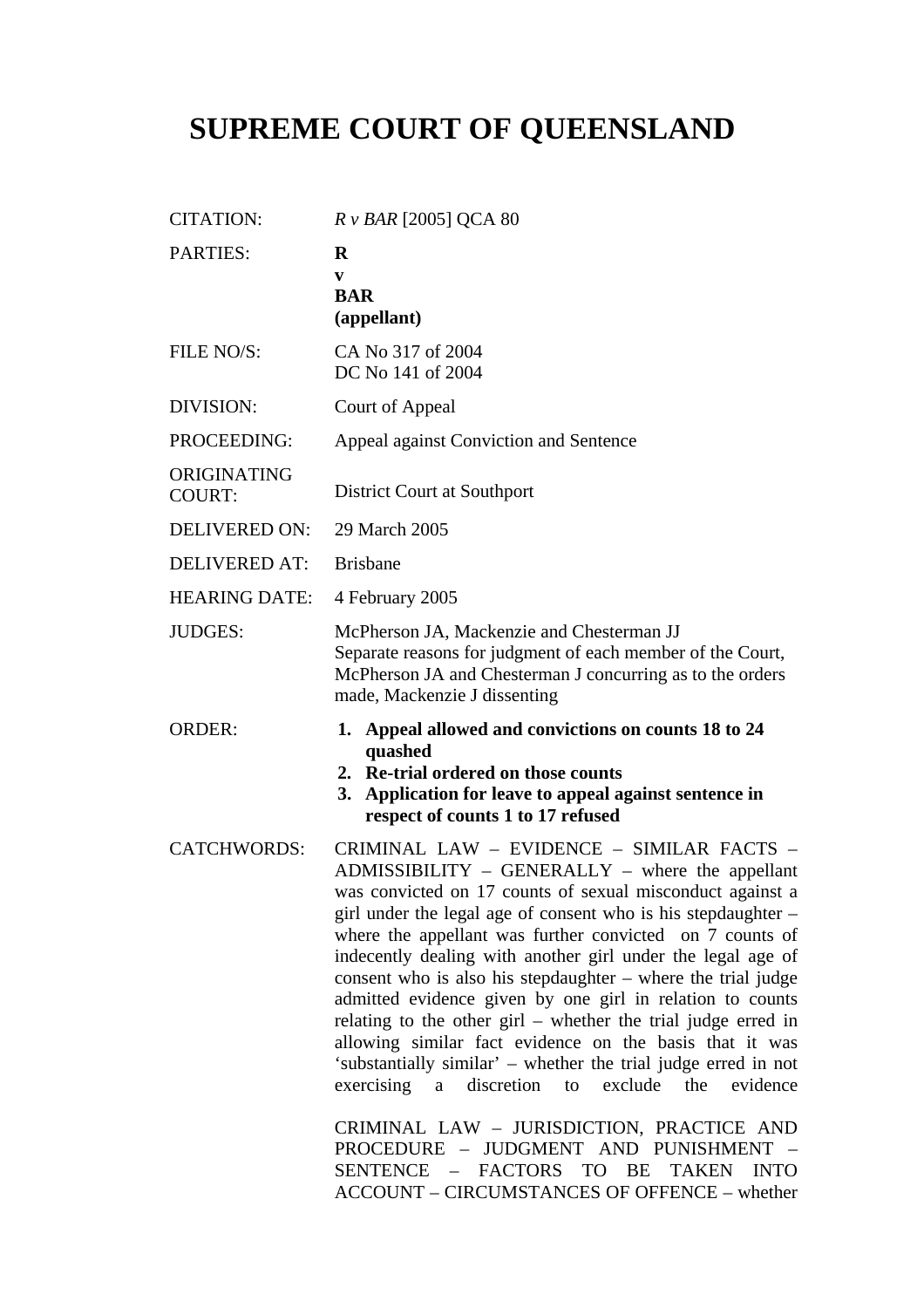the sentence imposed was manifestly excessive *Criminal Code Act* 1899 (Qld) *Criminal Offence Victims Act* 1995 (Qld) *Evidence Act* 1997 (Cth) *Carne v R* [1997] QCA 176, cited *Director of Public Prosecutions v P* [1991] 2 AC 447, discussed *Hoch v R* (1988) 165 CLR 292, discussed *Hooper v R* [1999] QCA 310, discussed *Makin v Attorney-General for New South Wales* [1894] AC 57, discussed *Meissner v R* (1995) 184 CLR 132, cited *Mitchell v R* (1952) 36 CrAppR79, cited *Peacock v R* (1911) 13 CLR 619, cited *Pfennig v R* (1995) 182 CLR 461, discussed *R v Baskerville* [1916] 2 KB 658, cited *R v Berrill* [1982] Qd R 508, cited *R v Boardman* [1975] AC 421, discussed *R v Delgado-Guerra ex parte Attorney-General* [2001] QCA 266, cited *R v Makin & Wife* (1893) 14 NSWLR 1 (L), discussed *R v Noyes* [2003] QCA 564, cited *R v O'Keefe* [2000] 1 Qd R 564, discussed *R v Riley* [1997] QCA 277, cited *R v S* [2001] QCA 501, discussed *R v Sims* [1946] KB 531, cited COUNSEL: P E Nolan, with N Martin for the appellant M J Copley for the respondent SOLICITORS: Jason Buckland for the appellant Director of Public Prosecutions (Queensland) for the

[1] **McPHERSON JA:** In August 2004 the appellant was arraigned in the District Court at Southport on an indictment charging him with a total of 24 counts of sexual offences under the Criminal Code against two female complainants K and B. Counts 1 to 17 related exclusively to the complainant K and, with respect to her, alleged the commission on various dates between July 1970 and April 1980 of two counts of indecent dealing with a girl under 17, each with an accompanying circumstance of aggravation that she was under 14 years of age; one count of occasioning bodily harm; eight counts of indecent dealing with a girl under 16, each with that circumstance of aggravation; and six counts of attempted rape. When arraigned on these counts, the appellant pleaded guilty to all of them.

respondent

[2] He was then arraigned on each of the remaining seven counts 18 to 24, which related exclusively to the second complainant B and were alleged to have been committed on various dates between 31 December 1982 and May 1988. Each of those counts

2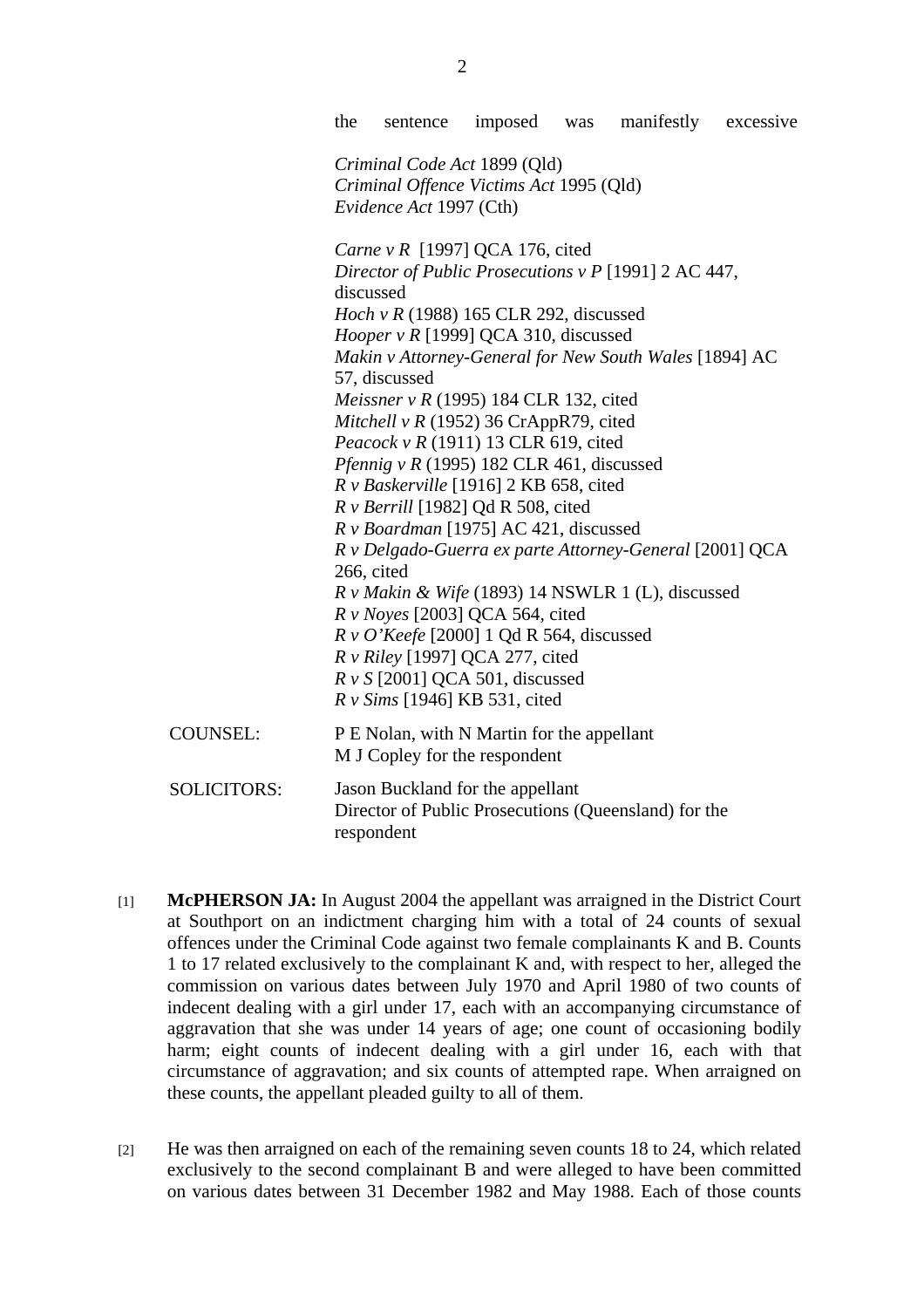charged the appellant with having indecently dealt with B, a girl under 16, with the aggravating circumstance that she was then under 14 years of age. To each of these counts, the appellant pleaded not guilty. A trial on those counts then ensued, at the conclusion of which the jury returned verdicts of guilty on each count.

- [3] The complainant B gave evidence about each of the incidents comprised in counts 18 to 25. Her evidence at the trial was followed by that of the complainant K, who testified about the incidents the subject of counts 1 to 17 as to which she was the victim, and to which the appellant had already pleaded guilty.
- [4] The question on this appeal is whether his Honour was correct in ruling that K's evidence of those matters was properly admissible and admitted on the trial of counts 18 to 25 relating to complainant B, and whether his Honour had correctly directed the jury on the use that might be made of it in arriving at their verdicts of guilty on each count. On these matters, I have read the reasons of Chesterman J and I agree with them; but I propose to add some observations of my own. For that purpose, the facts need not be restated further than has already been done.
- [5] There was, as I read the evidence of K and B on this point, little or no reason to suspect any possibility of collaboration between them about what they said or complained of. At the trial and on appeal, the prosecution sought to justify the adduction in support of counts 18 to 25 committed against B of the evidence of K in relation to counts 1 to 17 on the basis that her testimony disclosed the existence of similar facts. It is common human experience that a conjunction of facts or events of the same or a similar kind can give rise to inferences about matters such as a common cause; whether it was the result of human act or intervention; and, if so, with what motive or intention. The classic instance of this kind is, of course, *Makin v Attorney-General for New South Wales* [1894] AC 57. Frequent repetition of the well-known statement by Lord Herschell ([1894] AC 57, 65) of the two competing rules governing admissibility has perhaps tended to obscure the fact that the similar evidence there was held relevant and admissible in proof not simply of the death of the deceased baby, but that the accused and his wife had caused it with intent to kill. The facts are more completely recounted in the judgment of Windeyer J in *R v Makin & Wife* (1893) 14 NSWLR 1 (L), from which it appears that at the time of that decision a prevailing judicial concern was, in part, whether or not the admissibility rule extended beyond killings by poisoning to other cases involving similar fact evidence; and also whether, before similar facts were admitted, there first had to be "antecedent" satisfactory evidence of the administration of poison by the accused (14 LR (NSW) 1, 25).
- [6] The present is not a case of that kind. However, whatever doubts may have prevailed in the past, the admissibility of similar fact evidence on charges of sexual offences has been settled in Australia by the decision of the High Court in *Hoch v The Queen* (1988) 165 CLR 292. In that instance, the accused had been charged with indecently dealing with three boys on different occasions while they were resident in the home or institution at which he was employed. In their joint reasons for judgment, Mason CJ, Wilson and Gaudron JJ said that similar fact evidence served two functions (165 CLR 292, 296). The first, they said, was as circumstantial evidence to corroborate or confirm the veracity of the evidence given by other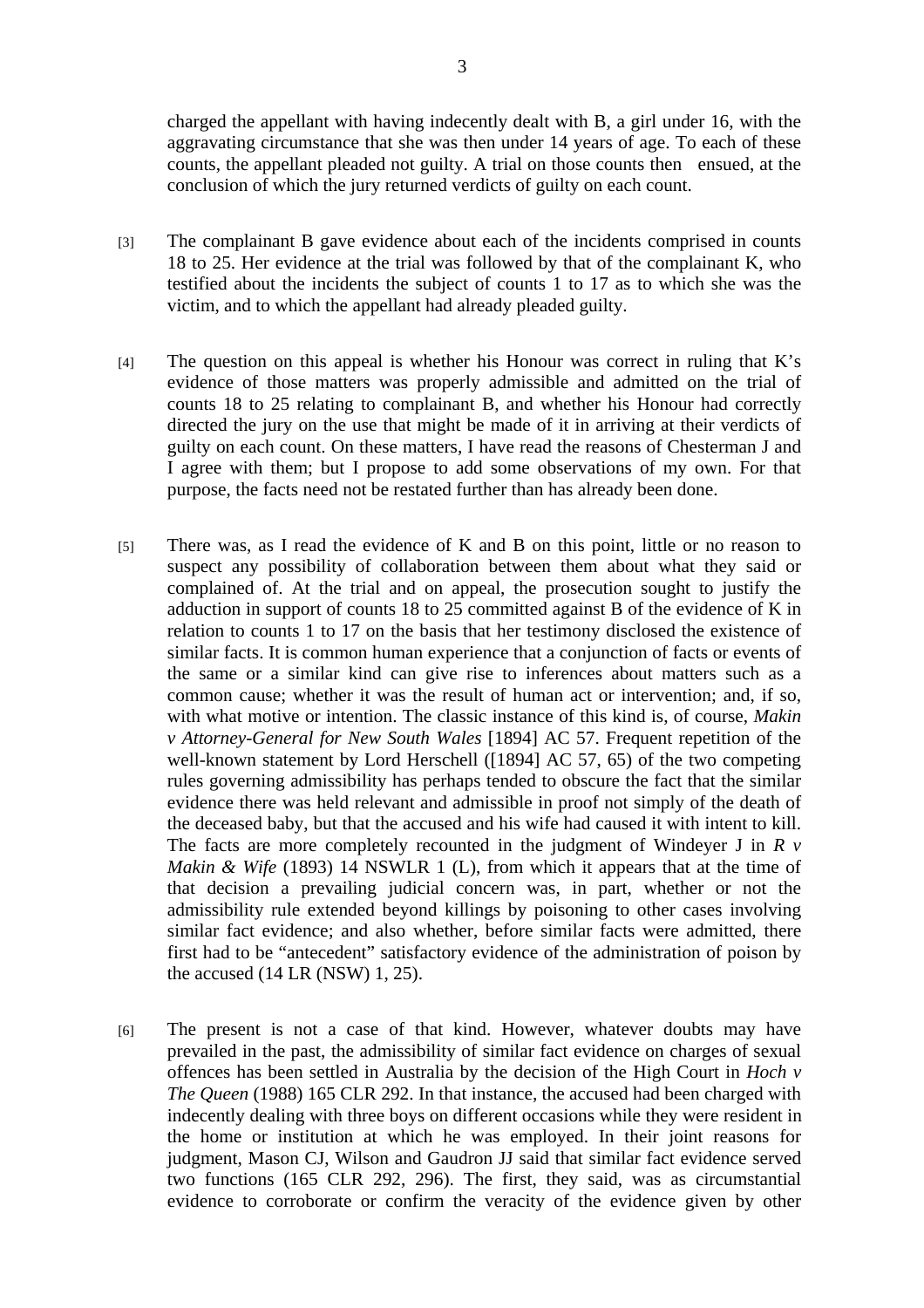complainants. The second was as circumstantial evidence of the happening of the event or events in issue. Their Honours prefaced their remarks to that effect by saying "in cases like this", which I take to be a reference to cases in which children claim that sexual offences have been committed against them by a particular adult person who has control over or has been associated with them.

- [7] Their Honours' views were repeated, and perhaps further refined, in *Pfennig v The Queen* (1995) 182 CLR 461, 480-484. Like *Makin v The Queen*, it was an example of the second of the two functions described by their Honours, being a case in which evidence of the accused's earlier conduct in abducting a boy was held to have been rightly admitted to prove a charge of murdering another boy on a later occasion after it was alleged he had been abducted in similar circumstances. The case before us now is not of that description, in which the objective circumstances are capable of speaking for themselves to raise particular inferences tending to prove guilt or it is sought to rely on them to do so. Here the function, if any, served by K's evidence on the trial of the charges concerning B was the first of the two mentioned in *Hoch*. Its purpose was, and could only have been, to corroborate or confirm the veracity of B's evidence concerning what the appellant had done to her. The testimony that K gave was not circumstantial but direct evidence of the appellant's conduct towards her on the occasions about which she spoke.
- [8] The jury was, I consider, entitled to conclude that K's evidence at the trial about what the appellant had done to her was true. The appellant had pleaded guilty to all of the counts involving her that were charged against him. In that respect, I do not agree with the trial judge's direction that the appellant's pleas of guilty were not necessarily proof of the charges involving K. His pleas were formal admissions in open court of all the elements of those offences (see *Meissner v The Queen* (1995) 184 CLR 132, 157), which included the fact that he had committed the acts comprised in those charges. He did not attempt to withdraw them, and the court accepted the appellant's pleas by remanding him for sentence on those counts. No doubt K's evidence at the trial went further in some respects in filling in details and circumstances of his acts that were not explicitly averred in the counts in the indictment. But, as regards the elements of each offence, there was every justification for treating her evidence as true and reliable. Indeed, when regard is had to the fact that, naturally enough, no attempt was made to cross-examine her about the evidence she gave of those acts, it was more or less inevitable that, acting rationally, the jury would accept what she said. If corroboration of her evidence is sought, it was afforded by the appellant's own pleas of guilty to counts 1 to 17.
- [9] This, in short, was an instance in which the evidence of the similar facts adduced by the prosecution to prove its case on counts 18 to 25 was not disputed either seriously or at all. It is, however, at this point that the legal problem arises. It cannot, from the mere fact that one witness at the trial tells the truth, be logically deduced that any other witness at the trial is also doing so. Indeed, evidence that is relevant only to a witness's credibility is generally not admitted or admissible. The rule to that effect is succinctly stated in s 102 of the *Evidence Act 1995* (Cth); but in origin it is a rule of the common law. For K's evidence on counts 1 to 17 to be admissible at the trial of the appellant on counts 18 to 25, it had to be relevant to something more than B's credibility. It might, as the High Court recognised in *Hoch v The Queen* (165 CLR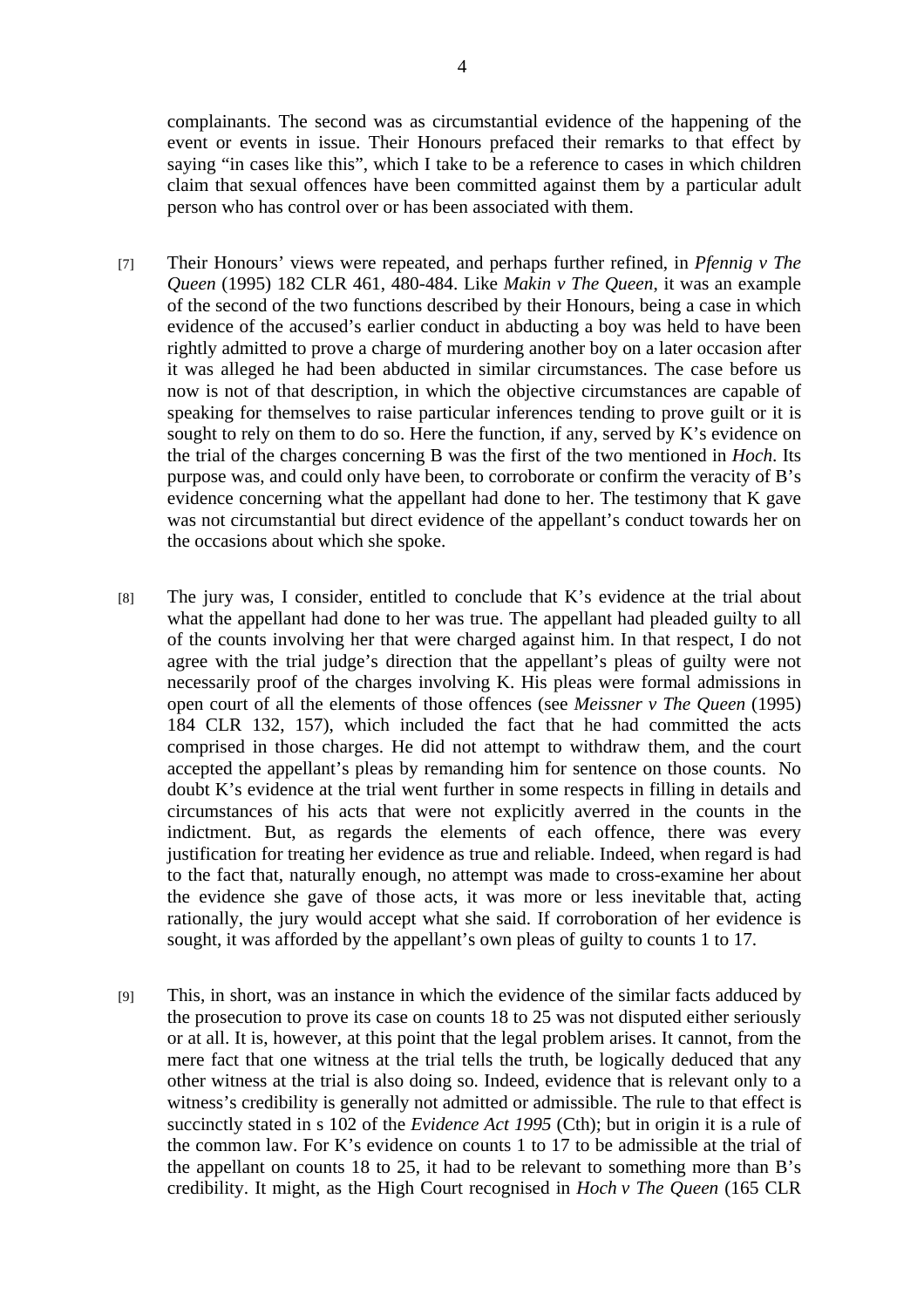292, 296), be admissible because it corroborated or confirmed the veracity of complainant B. Traditionally, however, it is necessary for such evidence to confirm or support, or tend to confirm or support, the complainant's sworn account or "story" of what had happened to her, and to do so in some "material particular": *R v Baskerville* [1916] 2 KB 658, 667; *R v Berrill* [1982] Qd R 508, 522-524.

- [10] It may be that the High Court was not speaking of corroboration or confirmation in this limited way, but in some wider and unspecified sense. K's evidence might conceivably have been capable of performing the function of confirming B's account if the events about which K testified comprised acts on the part of the appellant that were distinctive of or "strikingly similar" to those about which B gave evidence. It was urged that this was so here because each of the female complainants was only about four years old when the abuse started; they were both stepdaughters of the appellant, although by different mothers; and they were both indecently dealt with in the home environment at times when their mother was not in the house or perhaps close at hand. Although similar, however, none of these features is distinctive or capable of being described as "strikingly" similar. Indeed, in those respects, the acts alleged against the appellant are depressingly familiar concomitants of dozens of other cases of this kind of criminal behaviour that come before courts in this State and elsewhere in Australia. No doubt because of increasing numbers of marriage and family breakdowns, there are now many more stepfathers living in the same homes as girls who are not their natural daughters than there were before it became common for parents to separate while their children were still young. Correspondingly there are more opportunities for older males to commit sexual offences against young girls than ever before. But criminal and tragic though it unquestionably is, it seems to me to be difficult now to characterise many of the acts of indecent dealing with such girls that are commonly encountered in prosecutions for such offences as being, without something more, "strikingly similar" as distinct from similar to many other offences of that kind. Offences of the same kind are almost always likely to be similar, and even substantially so.
- [11] Quite apart from that consideration, it is in my opinion not really possible to say that the appellant's treatment of B was similar, either strikingly or substantially, to his conduct towards K. The latter was subjected between 1970 and 1980 to acts which were much more serious, not to say violent, than those visited upon B between 1983 and 1988. When K was four years old, he began by one day taking her out to a work shed, laying her down on the floor and rubbing his penis on her pubic area. On other occasions he made her take her clothes off and touched her on the chest, licking her nipples while masturbating himself in front of her, or forcing her to masturbate him or to take his penis in her mouth. On at least one occasion he used a vibrator on her. There were, as his pleas demonstrate, no fewer than six instances of attempted rape. On occasions he would say he loved her. By comparison, in the case of B the appellant's conduct usually started with tickling her first, and then touching or fondling her vagina under her clothing. There seems to have been only a single instance of masturbation in front of her. It was not suggested that there was an "innocent" explanation for these incidents of tickling and touching. They were frequently repeated, but they were separated both in time, place and severity from the acts perpetrated on K. What is similar no doubt turns on the level of generality adopted in describing the acts and the circumstances in which they were carried out;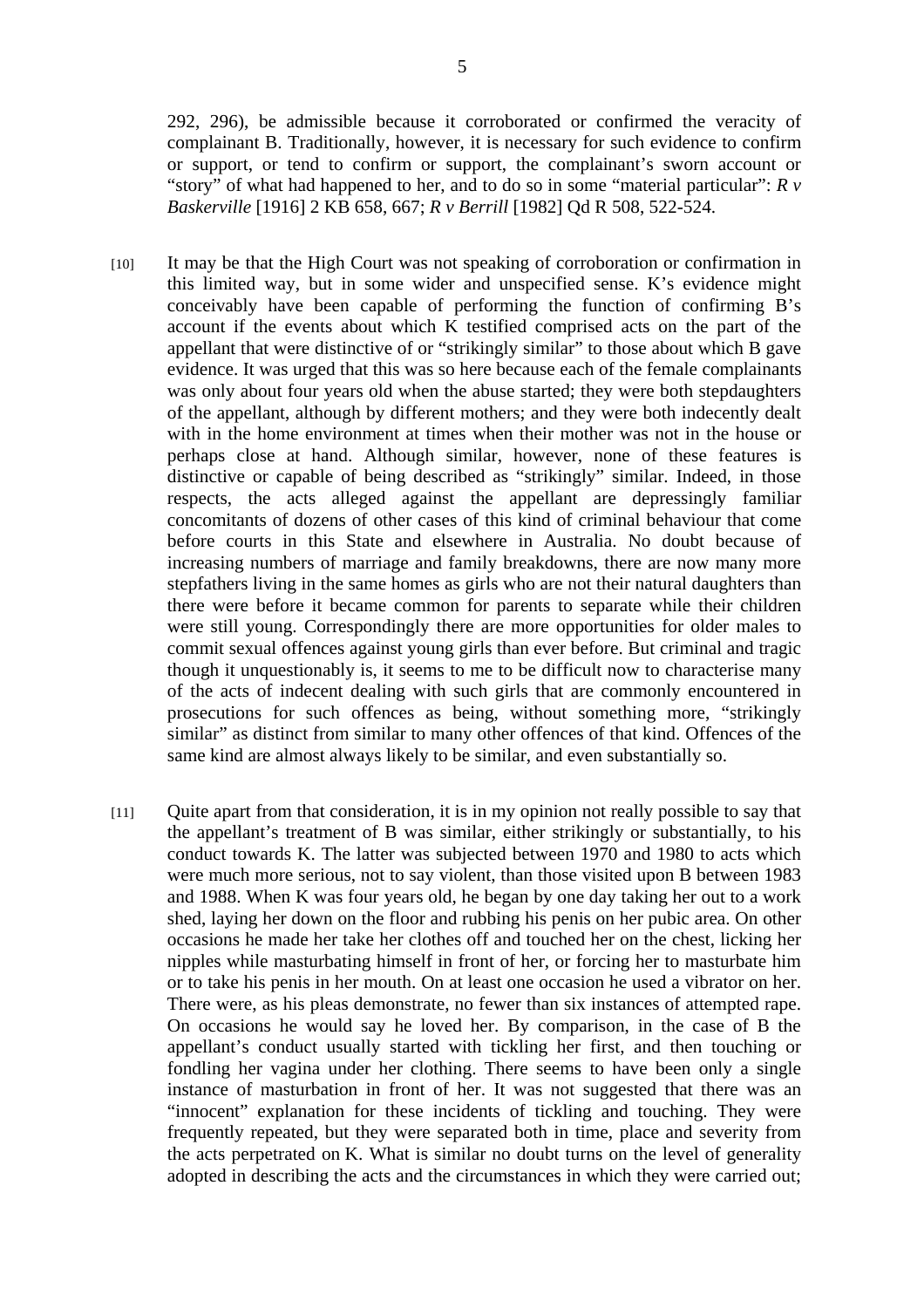but in this case the similarity consists of little more than that the appellant indecently dealt with each of the complainants.

[12] What I have said is designed to show not that the acts committed against B were trivial (which they were not), but rather that they were not strikingly similar to those committed against K in any particular except that they were sexual acts committed by a stepfather on each of his two young stepdaughters. It is true that "striking similarity" or some such element is not an essential prerequisite of admissibility of similar fact evidence in every case of this kind: see *Pfennig v The Queen* (1995) 182 CLR 461, 483. Here the trial judge invited the jury to consider whether there were "substantial similarities" between the two sets of offences. What, according to Mason CJ, Deane and Dawson JJ in their joint judgment in that case (182 CLR 461, 484), is, however, essential before evidence of similar facts becomes admissible is that it must be such as to raise:

> "the objective improbability of some event having occurred other than that asserted by the prosecution; in other words, that there is no reasonable view of the evidence, consistent with the innocence of the accused … Accordingly, the admissibility of the evidence depends upon the improbability of its having some innocent explanation in the sense discussed."

 This is, of course, the test applied to circumstantial evidence generally: *Peacock v The King* (1911) 13 CLR 619, 634, as indeed was recognised by their Honours themselves in *Pfennig v The Queen* (1995) 182 CLR 461, 483. When one comes to apply it to the evidence of the complainant in this case, there can be only one answer to the question posed. A rational or reasonable view of K's evidence that is consistent with innocence is available here. It is that, although the appellant committed the offences against K, he may not have performed the acts that B claimed were committed against her.

- [13] Stating the matter in that way may suggest an impression that B was not telling the truth at the trial or that her testimony was in some respects not reliable. Nothing could be further from what it is intended to convey here. She may and probably was telling the truth in what she said in her evidence. The jury at any future trial of counts 18 to 25 may well conclude that she is a reliable and truthful witness in all relevant respects; but, in arriving at such a conclusion, they must be left to reach their verdict without the distraction afforded by the testimony of K. It referred to and proved other events and matters that have no logical or probative value in assessing the evidence of B as a witness concerning the acts alleged to have been committed by him on her on quite different occasions.
- [14] Some degree of similarity must necessarily exist between the two sets of acts before evidence of one becomes probative of or admissible in support of the other. Otherwise it would be theoretically possible for the prosecution to tender evidence of successive acts of violent non-sexual assaults by the appellant against one stepdaughter in order to prove acts of non-violent sexual assault committed by him against another. That would be to infer no more than that, because one stepdaughter is telling the truth, the other must be doing so too. Yet that is not, as the law now stands, a legitimate process of reasoning to invite a jury to adopt. To describe K's testimony about the appellant's actions as affording "propensity" evidence against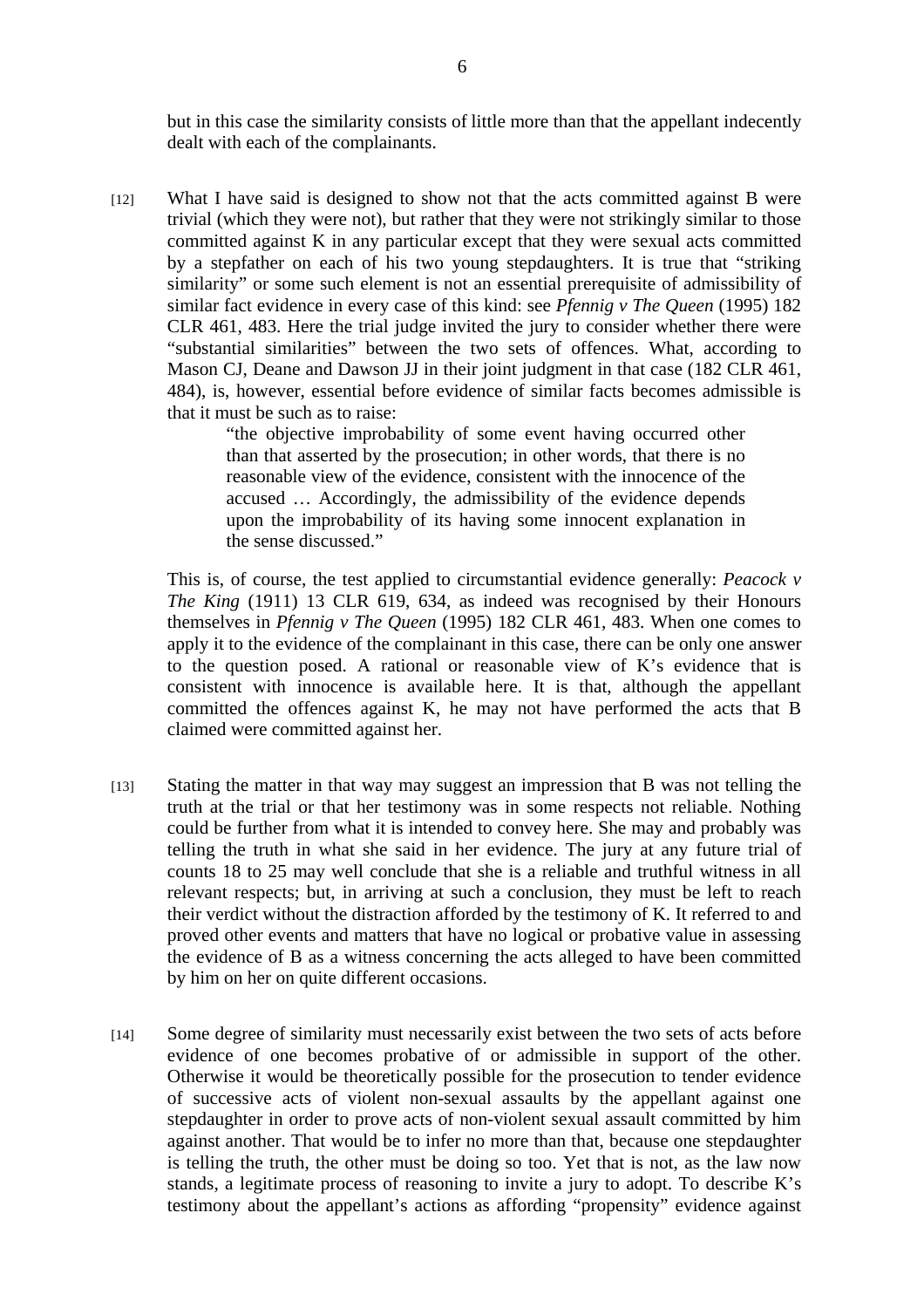him, or evidence of "disposition', seems to me to overstate its probative effect. It had no specific connection with the offences alleged to have been committed against B. The most that K's evidence established against the appellant was, as Dowsett J said of the accused in *R v Riley* [1997] QCA 277, that he had a propensity or disposition for taking advantage of opportunities for sexual misconduct as they presented themselves. In this, he resembles many other men who come before the court on charges like these. The fact that, in saying that the appellant indecently dealt with her, K was telling the truth did not prove that B was doing so when she said that he also indecently dealt with her. That remains so even though the appellant did not give evidence that contradicted B's evidence against him.

- [15] In the result, I do not consider that the evidence of K concerning the matters covered by counts 1 to 17 was admissible at the trial in proof of the acts with respect to B averred against the appellant in counts 18 to 25.
- [16] There is another matter on which I find the need to comment. In directing the jury, the trial judge provided them with typed copies of notes he had prepared for his own use in summing up and which he used in doing so. If the notes do not go beyond what is said orally in summing up, I see no objection to adopting such a course, except perhaps that even today not all jurors are literate, and those who are not may not wish to reveal it to others. However, if that course is followed, as it was here, the notes in question necessarily become part of the summing up and must be marked or identified in some way so as to ensure their inclusion in the appeal record.
- [17] I would allow the appeal and make the orders proposed by Chesterman J in his reasons.
- [18] **MACKENZIE J:** The appellant was convicted of a variety of counts of a sexual nature against his stepdaughter. He appeals on the grounds that the learned trial judge erred in law in allowing the evidence of another stepdaughter of a previous relationship to be admitted. Alternatively, if the evidence was strictly admissible the learned trial judge erred in law in not exercising a discretion to exclude it. There is also an application for leave to appeal against sentence, although counsel conceded that there was little that could be said in support of it.
- [19] The appellant was arraigned on 17 August 2004 in the presence of the jury panel on an indictment alleging 24 counts. Counts 1 to 17 related to a woman ("the first complainant") who by the time of trial was 38. She was the appellant's stepdaughter at the time of the offences, from 1970 to 1980, by reason of her mother's marriage to him when the complainant was about three years of age. Counts 18 to 24 related to a woman, 26 at the time of trial ("the second complainant"), for offences allegedly committed from 1983 to 1988. She was the daughter of a woman who began to live with the appellant at Christmas 1982 and married him in May 1983.
- [20] The appellant pleaded guilty to counts 1 to 17 but not guilty to counts 18 to 24. Prior to arraignment, there had been legal argument, following which the learned trial judge ruled that the evidence of the appellant's admitted conduct in relation to the first complainant was admissible against him on the trial of counts 18 to 24. As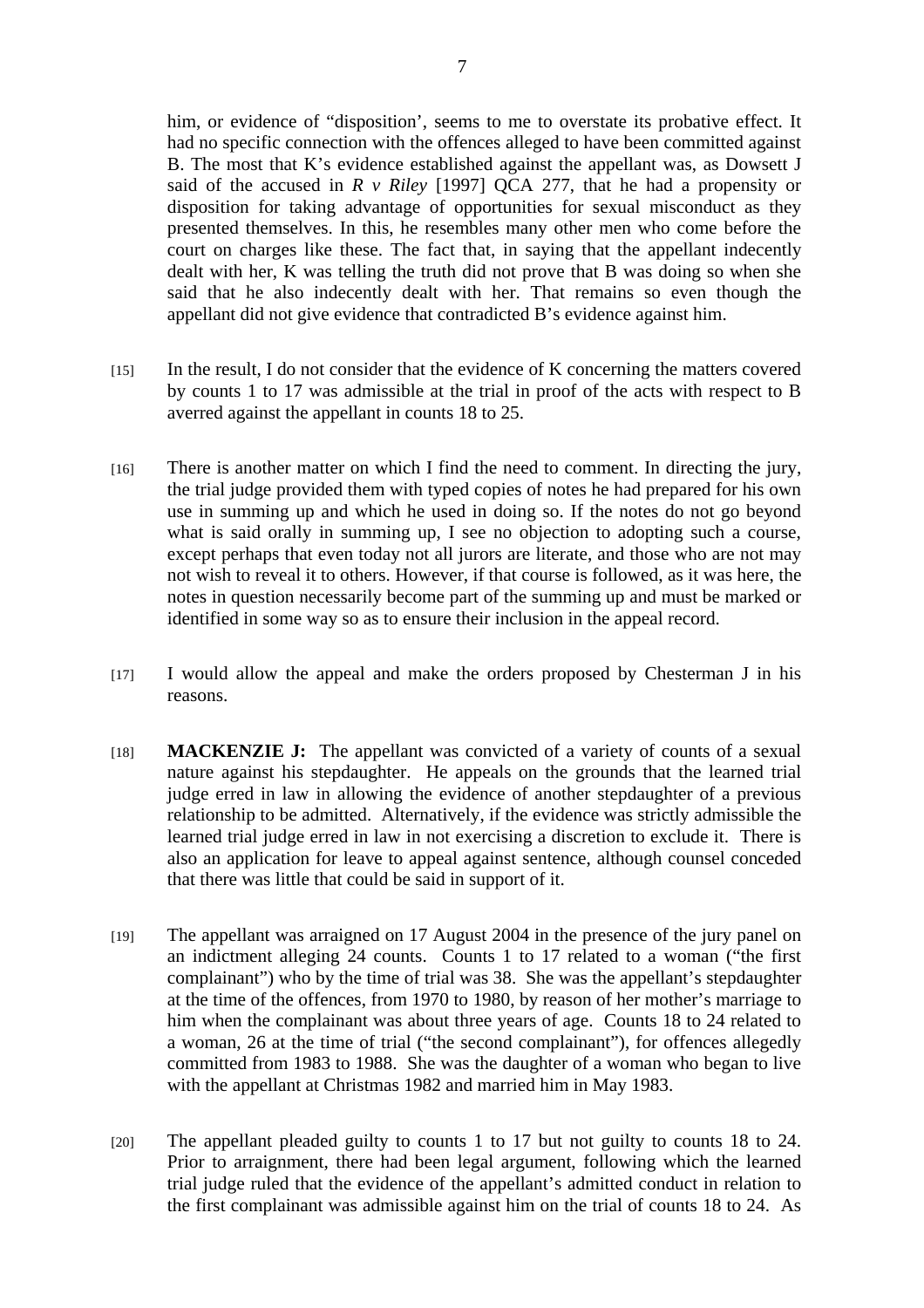a result of this ruling he faced a trial where the first complainant's evidence was left to the jury, instead of facing a trial in which the acceptability of the second complainant's evidence, without the assistance of the first complainant's evidence, was the major issue.

- [21] The pre-trial argument was conducted on written submissions supplemented by limited oral argument. If this procedure is followed, the written submissions should be included in the record in case the ruling on the point becomes a ground of appeal. Upon obtaining copies of them it is apparent that the prosecution argument focused on whether there was sufficient similarity between acts performed by the appellant on the first complainant and those performed on the second complainant to make the evidence of the first complainant admissible on the trial of the counts concerning the second complainant. A list of what was relied on as points of similarity was included. There was a concession that acts against the first complainant were more serious than those against the second complainant. However, it was submitted that the majority of acts involved some conduct identical in both cases.
- [22] In *Pfennig v The Queen* (1995) 182 CLR 461, 464 Mason CJ, Deane and Dawson JJ said, with reference to the judgment of Mason CJ, Wilson and Gaudron JJ in *Hoch v The Queen* (1988) 165 CLR 292, 295:

"An important distinction is to be drawn between cases such as the present case in which the 'similar facts' are not in dispute and cases in which such facts are in dispute. Thus, their Honours said:

'Where the happening of the matters said to constitute similar facts is not in dispute and there is evidence to connect the accused person with one or more of the happenings, evidence of those similar facts may render it objectively improbable that a person other than the accused committed the act in question, that the relevant act was unintended, or that it occurred innocently or fortuitously. The similar fact evidence is then admissible as evidence relevant to that issue.'

Where the propensity or similar fact evidence is in dispute, it is still relevant to prove the commission of the acts charged. The probative value of the evidence lies in the improbability of witnesses giving accounts of happenings having the degree of similarity unless the events occurred. Obviously the probative value of disputed similar facts is less than the probative value those facts would have if they were not disputed".

- [23] In reasons given before arraignment for admitting the evidence, the learned trial judge identified a number of features which led him to the conclusion that the evidence was admissible. There is no specific indication in the transcript that he considered the issue of exercising the discretion; I will return to this later. The features he relied on were:
	- (a) Each complainant was the child of a woman with whom the appellant had had a relationship;
	- (b) The children were members of his household;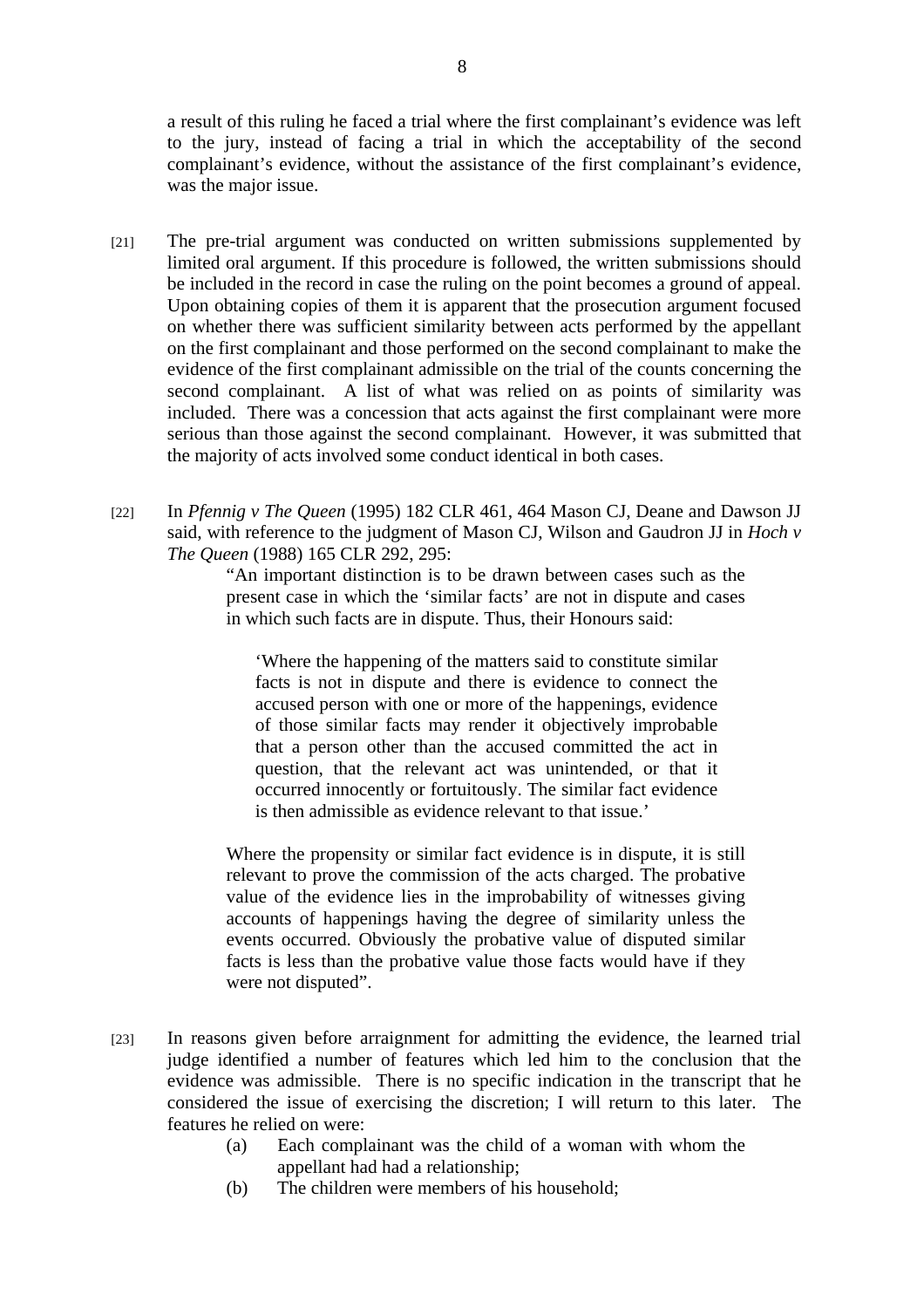- (c) He had assumed a paternal role in respect of them;
- (d) Both were young, being 4 to 5 years of age when the alleged offending began;
- (e) The appellant was persistent notwithstanding objections by each complainant to what he was doing;
- (f) Threats about disruption of the family if the complaints were made.

He also identified as an important point that the relationships were similar, even though the exact mechanism of offending may have been different. He identified that the jury may place significance on the improbability of similar lies, referring to *R v Noyes* [2003] QCA 564.

- [24] He applied the following tests, derived from the judgment of Thomas JA in  $\overline{R}$   $\overline{v}$ *O'Keefe* [2000] 1 Qd R 564, 573-574:
	- "(1) Is the propensity evidence of such calibre that there is no reasonable view of it other than to support an inference that the accused is guilty of the offence charged? …
	- (2) If the propensity evidence is admitted, is the evidence as a whole reasonably capable of excluding all innocent hypotheses? This would have to be answered on the assumption of the accuracy and truth of the evidence to be led. If the judge thought that the evidence as a whole was not reasonably capable of excluding the possibility that the accused is innocent, then the accused should not be exposed to the possible risk of mistrial by a jury that might give undue prejudicial weight to propensity evidence. The exercise is to be undertaken with special care because of the potential danger of misuse of such evidence by a jury. "
- [25] The importance of identifying the purpose for which evidence commonly described as propensity or similar fact evidence is to be led as an aid to analysing its admissibility is alluded to at the commencement of the joint judgment of Mason CJ, Deane and Dawson JJ in *Pfennig* at 464-465 where they said:

"There is no one term which satisfactorily describes evidence which is received notwithstanding that it discloses the commission of offences other than those with which the accused is charged. It is always propensity evidence but it may be propensity evidence which falls within the category of similar fact evidence, relationship evidence or identity evidence. Those categories are not exhaustive and are not necessarily mutually exclusive. The term 'similar fact' evidence is often used in a general but inaccurate sense."

[26] The present case is one where the purpose of the evidence is to assist in proving that acts which the second complainant alleges were done to her by the appellant were in fact done by him as alleged. As Mason CJ, Wilson and Gaudron JJ said in *Hoch* at 294:

> "The basis for the admission of similar fact evidence lies in it possessing a particular probative value or cogency by reason that it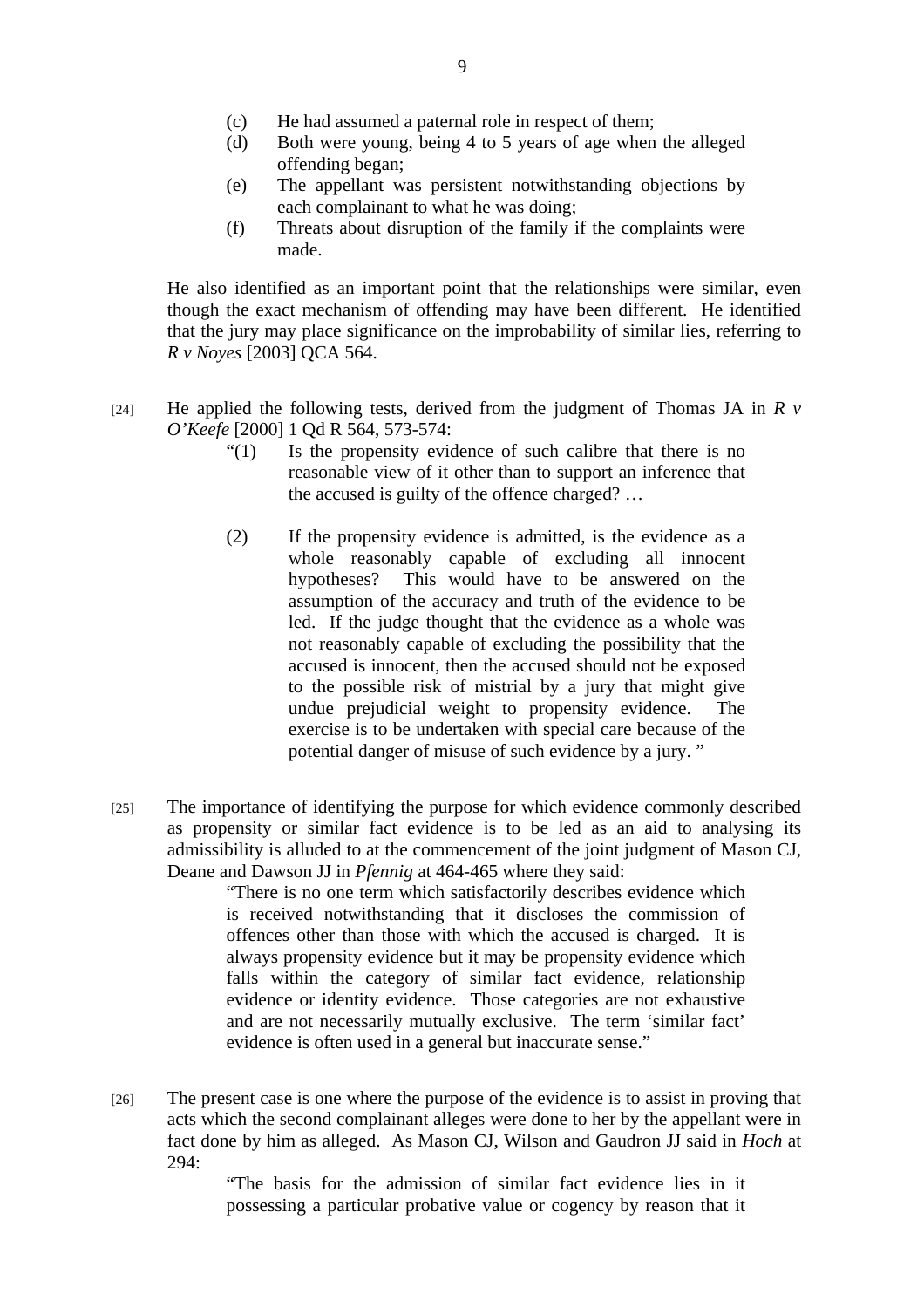reveals a pattern of activity such that, if accepted, it bears no reasonable explanation other than the inculpation of the accused person in the offence charged: see Dixon J's discussion (at 375) in *Martin v Osborne* (1936) 55 CLR 367. In that same case Evatt J pointed out that it bears that probative value or cogency not as a matter of deductive logic but by reason that it allows for 'admeasuring the probability or improbability of the fact or event in issue, if we are given the fact or facts sought to be adduced in evidence' (at 385)."

- [27] The question to be answered is whether the learned trial judge was correct in ruling that the evidence of the first complainant should be admitted on the trial of the counts with respect to the second complainant. The appellant's argument is twofold. Firstly, it is submitted that the evidence was not admissible as a matter of law. Secondly, it should have been excluded in the exercise of the learned trial judge's discretion because of its prejudicial nature. The learned trial judge, it was submitted, had not applied his mind to this question. On the question of admissibility, it was submitted that the learned trial judge placed too much emphasis on whether the first complainant's evidence would give more credibility to the uncorroborated evidence of the second complainant. The similar relationship each complainant had with the appellant as a child in his household was not sufficiently decisive to make the evidence admissible. With regard to the discretionary exclusion, it was submitted that the prejudicial weight of the plea of guilty to the offences concerning the first complainant and the facts of those offences "outweighed the utility of admitting that evidence" in relation to the counts concerning the second complainant.
- [28] The starting point in considering the appellant's arguments is the following passage from the joint judgment in *Pfennig* at 483-484*:*

"There has been a tendency to treat evidence of similar facts, past criminal conduct and propensity as if they each raise the same considerations in terms of admission into evidence. The difficulty is that their probative value varies not only as between themselves but also in relation to the circumstances of particular cases. Thus, evidence of mere propensity, like evidence of a general criminal disposition having no identifiable hallmark, lacks cogency yet is prejudicial. On the other hand, evidence of a particular distinctive propensity demonstrated by acts constituting particular manifestations or exemplifications of it will have greater cogency, so long as it has some specific connection with or relation to the issues for decision in the subject case. That evidence, as has been said, will be admissible only it its probative value exceeds its prejudicial effect. But that statement, it seems to us, is of little assistance unless it is understood that the evidence sought to be admitted is circumstantial and as such raises the objective improbability of some event having occurred other than that asserted by the prosecution; in other words, that there is no reasonable view of the evidence consistent with the innocence of the accused. In stating the question in that way, we point out, as Lord Cross of Chelsea suggested in *Boardman*, that the purpose of the propensity is to establish a step in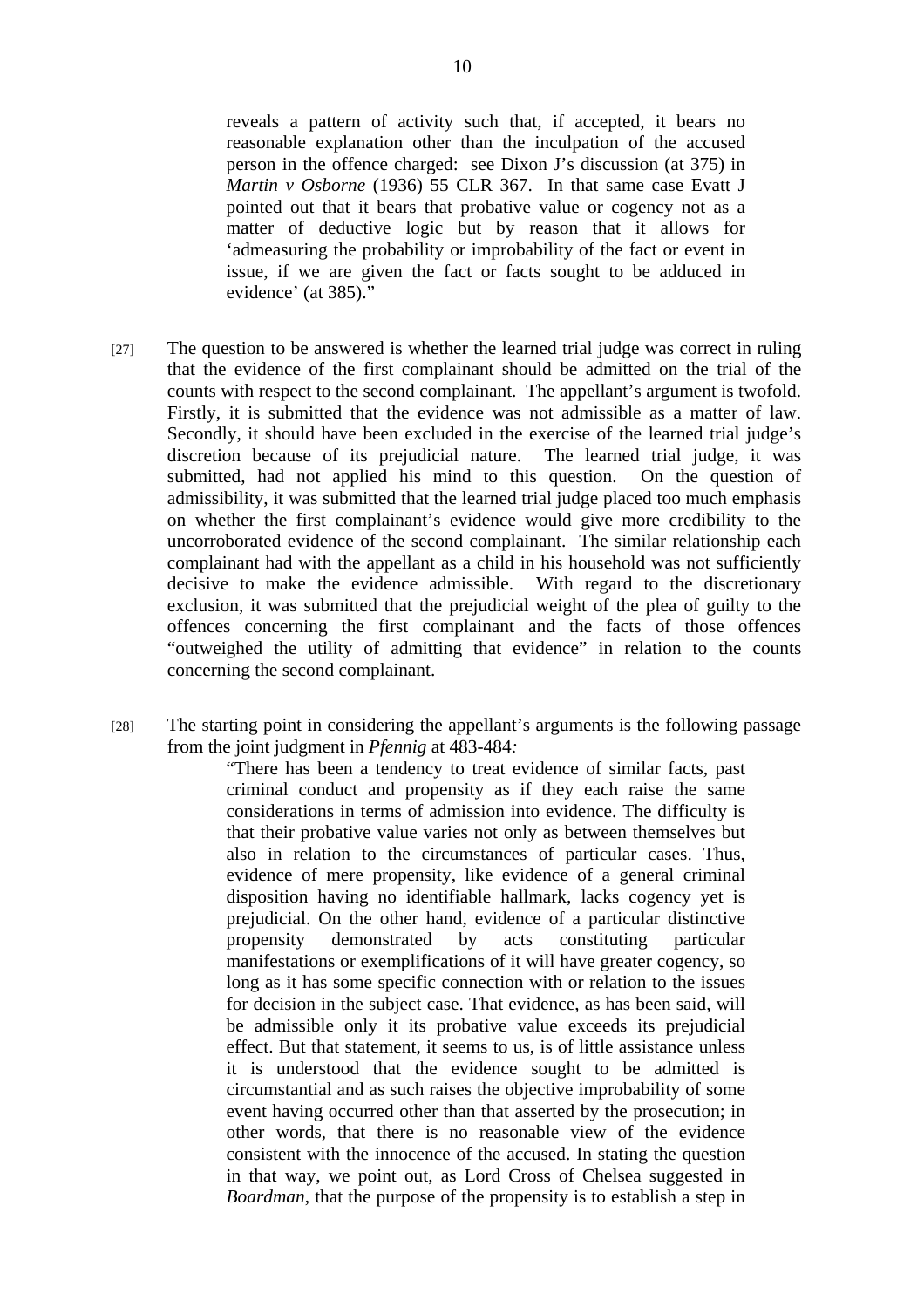the proof of the prosecution case, namely, that it is to be inferred, according to the criminal standard of proof, that the accused is guilty of the offence charged. Accordingly, the admissibility of the evidence depends upon the improbability of its having some innocent explanation in the sense discussed.

Acceptance of the statement of principles state above means that striking similarity, underlying unity and other like descriptions of similar facts are not essential to the admission of such evidence, though usually the evidence will lack the requisite probative force if the evidence does not possess such characteristics."

- [29] Reference should also be made to *R v S* [2001] QCA 501, a case where joinder of counts in respect of two complainants was in issue, where the evidence of one girl had been held not to be admissible in the case involving another girl. Thomas JA referred to "a strong leaning in favour of severance of sexual offences involving multiple complainants unless the principal evidence of each complainant is admissible in the cases involving the other complainants." He said that there was, however, no absolute rule. More importantly for present purposes he went on to raise an issue that might be considered afresh in regard to the admissibility of the disputed evidence in any retrial in that case.
- [30] Thomas JA observed that there may well be "a current overestimation of the rigours of admissibility of similar facts evidence." He referred to the proposition that existence of dissimilarities in the conduct under consideration is not inevitably fatal to its admissibility, relying on *Pfennig*, *Carne v R* [1997] QCA 176, *Hooper v R* [1999] QCA 310 and *R v Delgado-Guerra ex parte Attorney-General* [2001] QCA 266. He repeated what de Jersey CJ said in *Hooper*, that while "striking similarity", "unusual features", "underlying unity", "system" or "pattern" will often be the criteria that permit such evidence to be received, none of them was an essential prerequisite for admissibility. He then continued:

"In my view the commission of sexual acts upon various members of the one household, especially upon members of the same sex at comparable ages is, to say the least, a promising commencing point for an application for reception of similar fact evidence. Where it is alleged that someone has committed sexual offences against different members of the same household, where the degree of control is similar (perhaps virtually identical) the types of molestation similar, the increasingly venturesome pattern of molestation similar, it would be unsurprising that there should be a ruling that the evidence of each satisfies the necessary tests for reception of similar fact evidence."

[31] Later, having proceeded to consider the question of severance on the assumption that the ruling that the evidence in the case of one complainant was not admissible in that of the other was correct, he said:

> "The true key to a combined trial in cases like the present is a ruling that the evidence in each is admissible as similar fact evidence. In 'same family' cases the key might not be as difficult to turn as has sometimes been thought."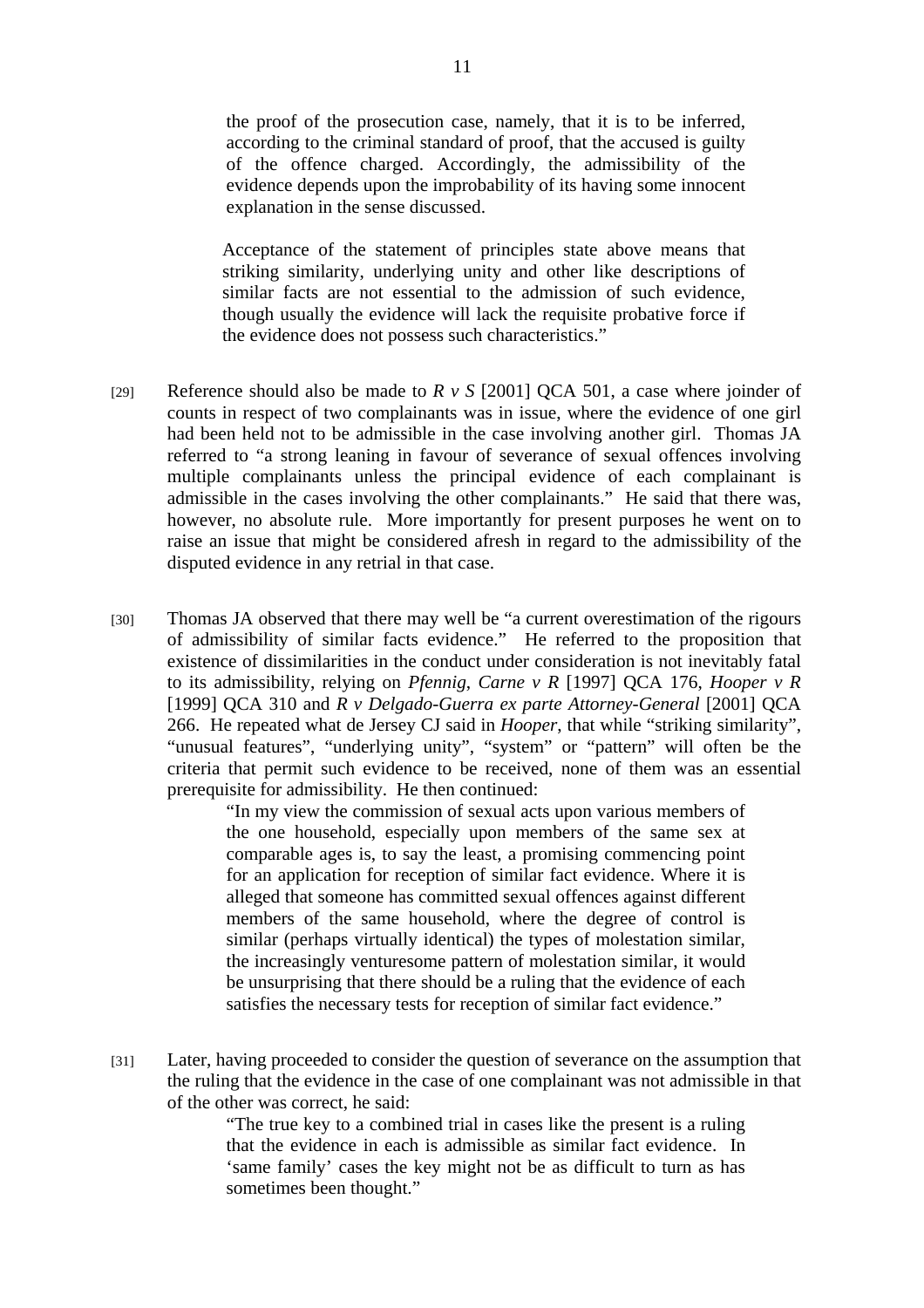- [32] I take that to mean that Thomas JA was of the view that strict similarity of a kind that is relevant to "signature" cases because the purpose is to prove identity by reason of the improbability of two offences being identically carried out by separate offenders, is not as critical as in "same family" cases where the issue is often whether the acts attributed to an identified person occurred at all. That would not be a surprising conclusion since the very nature of sexual activity, the ways in which opportunities to engage in it may arise in a family setting and the impact of individual personalities of victims on the way in which an intending offender's objective may be achieved are likely to make precise similarity less likely. Yet the aggregation of circumstances may make a cogent case that the acts committed in respect of one complainant are highly probative of a case that offences have been committed in respect of a second complainant even allowing for the points of difference in the evidence. In *Hooper* it was accepted that making this kind of determination is very much a matter of impression. It is also made plain that frequently what is done will be similar to what predators may generally do. The question is whether the aggregation of features which, individually, would not be enough to establish guilt, in combination suggests a particularly distinctive approach characteristic of the person alleged to be the offender.
- [33] The present case was not one where possible collusion between complainants was an issue. Section 132A of the *Evidence Act* 1977 (Qld)*,* introduced to avoid the strictures of *Hoch* provides that the possibility that similar fact evidence may be the result of collusion or suggestion is not to be treated as a basis for ruling the evidence inadmissible. The effect of such collusion on the weight of the evidence is declared to be a jury question. However, the qualification that the prohibition only applies to similar fact evidence the probative value of which outweighs its prejudicial effect, means that a judgment as to the balance between probative value and prejudicial effect must still be made.
- [34] In this case the possibility of collusion was excluded by the evidence. The second complainant gave evidence that she had not spoken to the first complainant until some months after the second complainant had made her complaint and statement to the police. There had been no contact between them since the second complainant was about four years old. There was evidence that, on the occasion she made her complaint to the police, the second complainant nominated the first complainant, and the first complainant's sister, who had been a member of the second complainant's household until the second complainant was, perhaps, nearly seven years of age as people who may be potential complainants. The first complainant's sister, nominated as a possible complainant, did not give evidence. There is nothing in the evidence suggesting that she was a conduit for information between the first and second complainants.
- [35] It is implicit in the cross-examination of the first complainant about a pretext telephone call she made to the appellant, and in certain other remarks made during the pre-trial legal argument and elsewhere in the record, that the appellant's experienced counsel was suggesting a contrast between the appellant's ready admission of what he had done to her and his breaking down in tears during the phone call, and his denial of any wrongdoing in relation to the second complainant. The fact that he was nevertheless convicted is another example of the not uncommon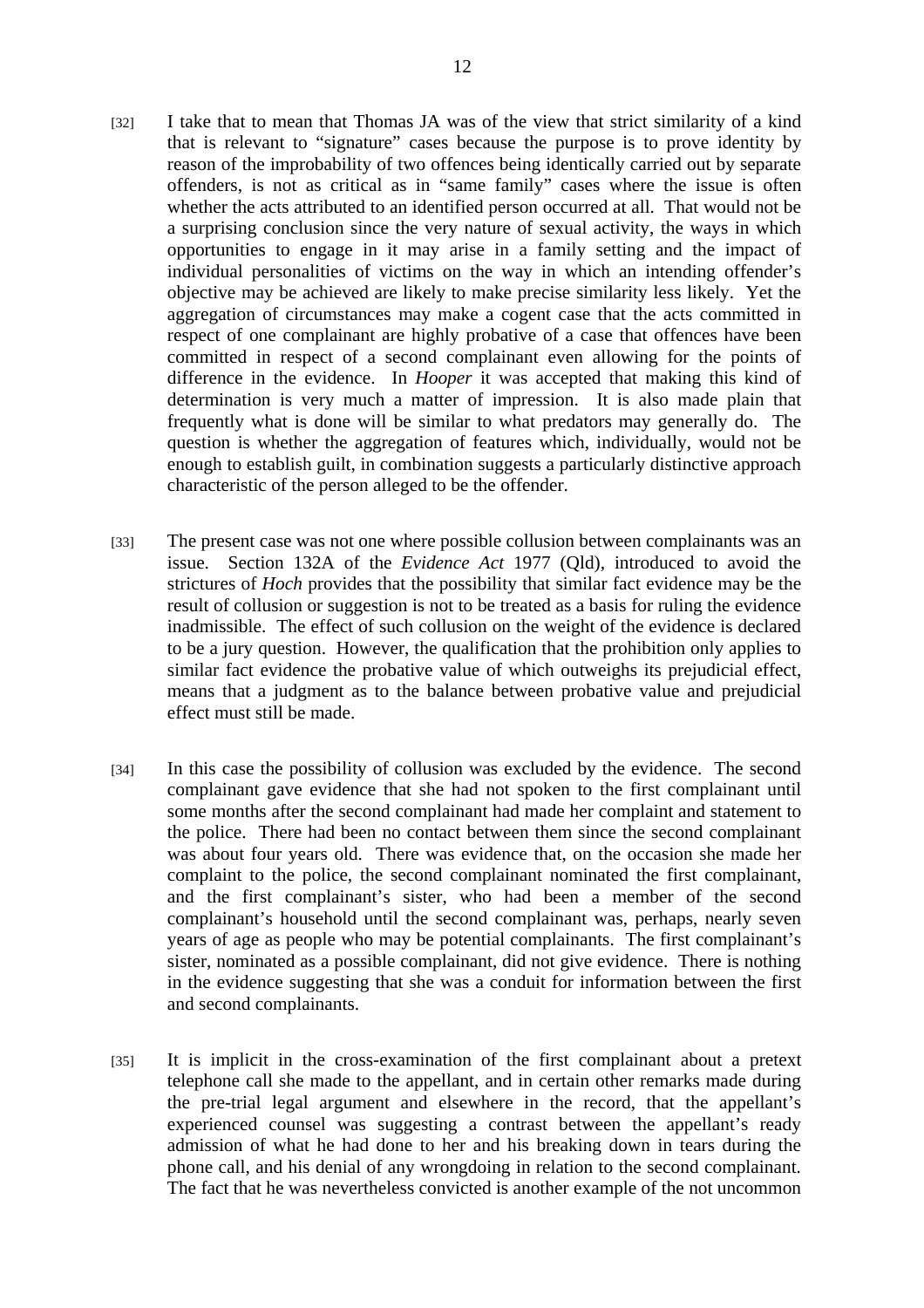experience in criminal courts that a defence resting on the premise that, because an accused pleads guilty to some offences, he is not guilty of those to which he pleads not guilty is not guaranteed to be successful. However, that line of defence is a side issue, since it would not have been necessary to rely on it at all had the evidence of the first complainant not been admitted.

[36] One further matter, which in one respect is not capable of satisfactory resolution on the material presently available, requires comment. It concerns one passage of the evidence of the second complainant that, in my view, might have some significance on the question of admissibility of evidence or at least parts of the evidence of the first complainant in the event of a new trial. It is as follows:

> "… when he first started doing it I asked him what he was doing and he asked me if I liked it, which I replied 'no' and he said, 'well, you'll learn to like it,' and, 'this is what fathers and daughters do together."

It would underestimate the nature of such a statement to treat it simply as something that any person minded to abuse a young child might well say.

- [37] Awareness of the frequency of cases involving abuse of children in family situations suggests that such an attitude may not be as uncommon in the community as one might hope. Nevertheless, in my view evidence that such a statement was made by an alleged offender should not be undervalued in the process of considering whether the evidence of the first complainant was admissible. The fact that such a statement was made goes to the probability that the offences alleged by the second complainant were committed. In my view, the evidence of the first complainant would, to use the old terminology, be capable of corroborating the evidence of the complainant in a material particular, even though corroboration is not necessary as a matter of law. In my view, the editing of the actual terms of what was said does not falsify this, for reasons referred to below. The conclusion is, of course, premised on the acceptance of the second complainant's evidence that the words quoted above were said, which can only be assumed at the time of ruling on admissibility.
- [38] It can be seen from the appeal record that the issue of whether and what of this evidence should be admitted was discussed to an extent in the pre-arraignment hearing but as a separate issue from the "similar fact" issue. What appears to have happened was that in her statement to the police, the full text of the conversation was:

"She said, 'what are you doing?' I remember he said, 'do you like it?' She said, 'no'. He said I'd learn to like it, that (the first complainant's sister) liked it and this is what fathers and daughters did together."

[39] The police statement itself was not marked and placed on the record; the quote immediately above was read into the transcript during argument as to what, if any, of that passage should be admitted. However, as far as can be deduced from the record, the objection by defence counsel and the deletion of the reference to the first complainant's sister seems to have been made because it was expected that the second complainant would say that the conversation happened while the applicant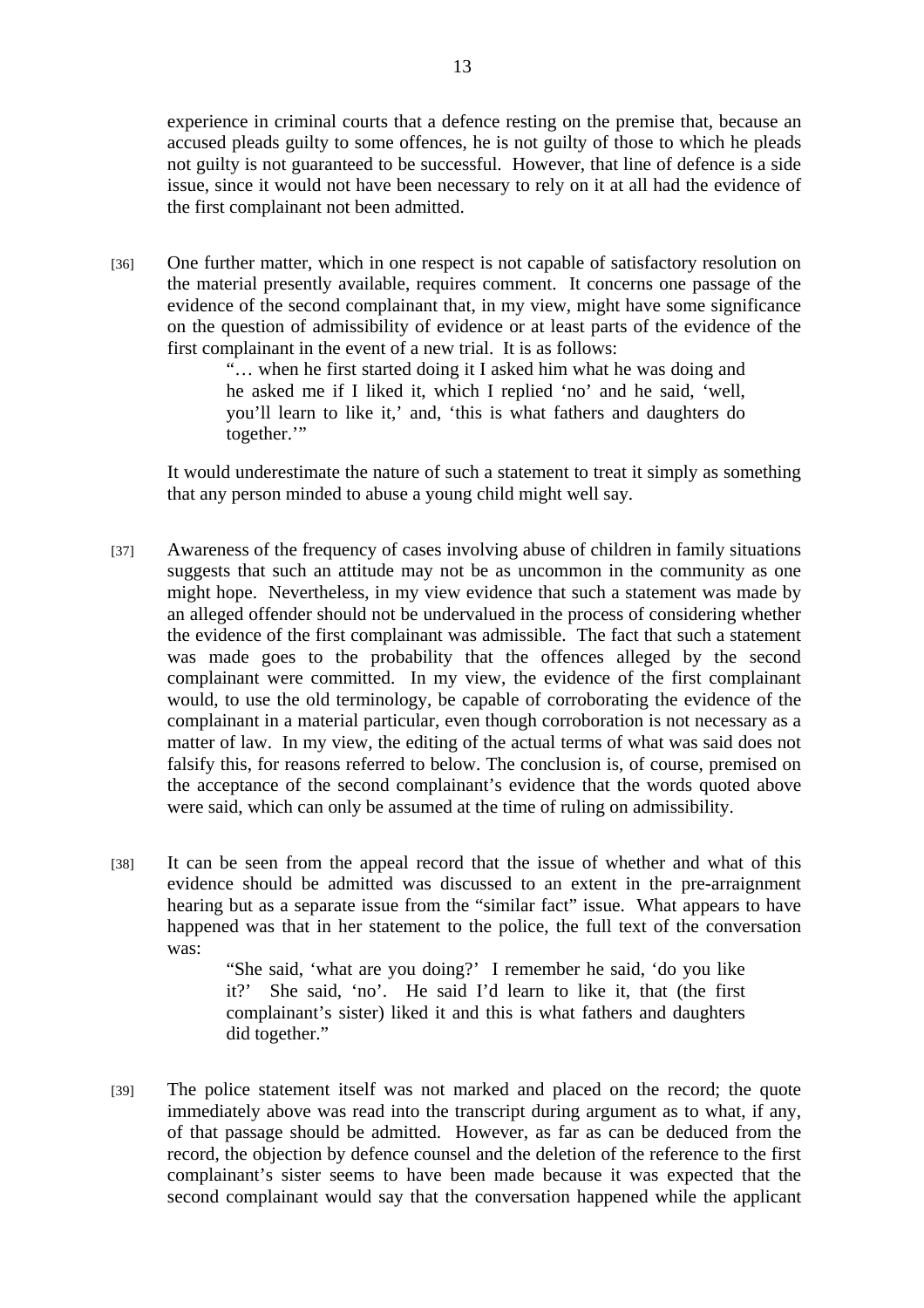was doing a particular act to her, of a kind of which the first complainant's sister had not complained although she had complained of "other things". In the result the reference to the first complainant's sister was not led and she was not called as a witness at all.

- [40] Logically, if a complainant gave evidence that the offender had made an admission regarding his conduct with another girl, evidence from that other girl that offences had been committed against her would tend to support the complainant's evidence. An example of such a case is *Mitchell v R* (1952) 36 Cr App R 79. The complication in the present case is that the admission does not relate directly to the first complainant. Any basis for her to give corroborative evidence must rely on a statement in the most general way that the appellant had said that the conduct was of a kind that fathers and daughters engaged in.
- [41] The actual specific admission in its unedited form relates to a girl who was not called to give evidence. There was no admission in that statement concerning the first complainant but the plea of guilty was one. One obvious reason for the reference to the first complainant's sister, but not to the first complainant, is that the former was a contemporaneous resident in the family group with the second complainant for a period of time. The first complainant was not. In that setting, although not approached in that way at trial, her evidence might have been used for the purpose of supporting the second complainant's evidence of contact of a sexual nature with the appellant. It cannot be satisfactorily resolved on the material in the record whether the evidence the first complainant's sister might give provides a sufficient foundation for her evidence to be led, in the event that there is to be a new trial, as I apprehend there is likely to be.
- [42] The kinds of acts described by the first complainant comprised the following acts on the part of the accused:
	- (a) rubbing his penis against her pubic area on an occasion when he had taken her to a shed near their home;
	- (b) taking her on his lap when they were swimming and then fondling her genitals;
	- (c) rubbing a vibrator over her vaginal area on two occasions;
	- (d) attempts to penetrate her vagina after committing acts of indecency and after lubricating his penis with oil;
	- (e) numerous undifferentiated occasions of touching and fondling her genitals;
	- (f) licking and touching her chest and nipples;
	- (g) clasping her hand over his penis and masturbating;
	- (h) acts of cunnilingus and;
	- (i) one attempt to make her fellate him.
- [43] With respect to the second complainant the kinds of acts described comprised:
	- (a) tickling her ribs while she was sitting on his lap; while she was laughing uncontrollably, fondling her genitals;
	- (b) other occasions where he fondled her genitals with his hand either inside or outside her clothing;
	- (c) wrestling playfully with her, tickling her until she laughed uncontrollably and then fondling her genitals and kissing her;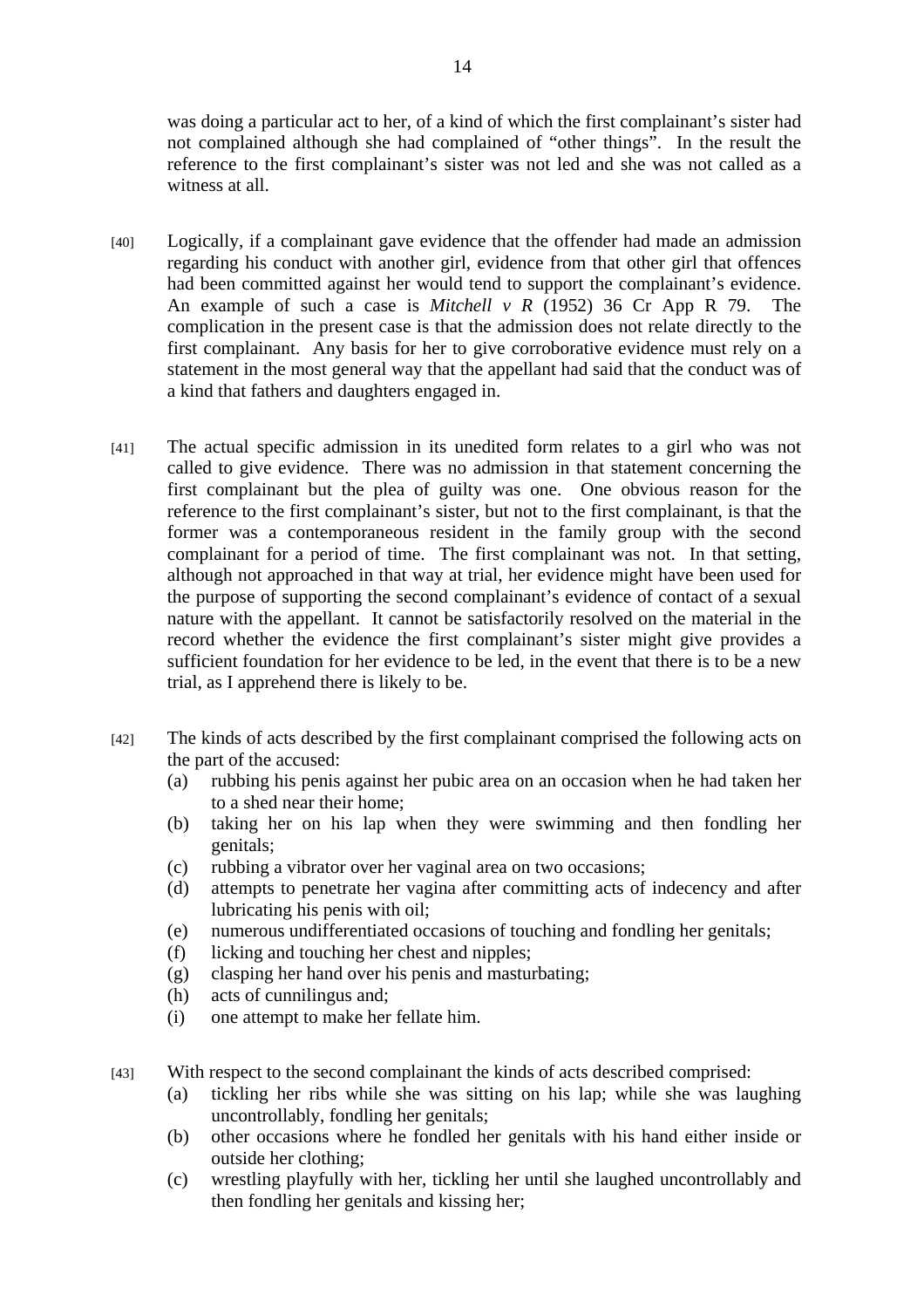- (d) asking her to scratch his back and then kissing her and fondling her genitals;
- (e) two occasions when, in association with other indecent acts, he clasped her hand on his penis and masturbated;
- (f) on one such occasion, interrupted by the arrival of a relative, when her pants were taken down and he was lying on top of her, asking her to "make love to him". When she kissed him on the cheek, having not understood the implications of what he had said, he said that she should not be worried because he would not make her pregnant.
- (g) fondling her genitals while she lay asleep on the couch with her legs over his lap.
- [44] The second complainant said that often when offences were committed her mother was at work, out for other reasons or in the shower, which made a distinctive sound while running, enabling someone to know when she had finished showering. There was no evidence of where the first complainant's mother was during the events committed in her case.
- [45] It is apparent from the lists of complaints that there was a wider variety of sexual misconduct in the case of the first complainant; cunnilingus and attempted fellatio were not features alleged by the second complainant. Nor were there actual attempts to effect penetration in the case of the second complainant, although there was one event where, inferentially, it was in contemplation but for the arrival of the relatives. Much of the conduct in respect of each complainant was of a similar kind, although not particularly distinguishable from what frequently happens in cases of this kind.
- [46] In the case of each complainant, there was engagement, on some occasions, in seemingly innocent play which was a prelude to the commission of indecent acts. The incident while swimming is an example in the case of the first complainant. The tickling, wrestling and back scratching incidents are examples in the case of the second complainant.
- [47] The explanations given to the respective complainants as to why he engaged in the conduct were different. The first complainant gave evidence that, when she protested, the appellant said he was only doing it because he loved her. She said that she had never threatened to tell anyone about what he was doing to her but he had said he would go to gaol if she did.
- [48] The second complainant said that when she said she did not like what he was doing, he said she would learn to like it and that it was 'what fathers and daughters do together'. She said there were occasions when she drew her mother's attention to what the appellant was doing but nothing came of it. On one occasion, she was intimidated by the appellant's body language and did not repeat what she had said. (Her mother gave evidence that she discounted one complaint because the appellant 'had a habit of pulling pants down on kids' and she thought that was what had happened). The second complainant said that on several occasions when she made remarks to the effect that she was going to tell her mother if he did not stop doing it, he would say she would be taken away from her mother and her mother would get into trouble with her grandparents. She said that he also told her on one occasion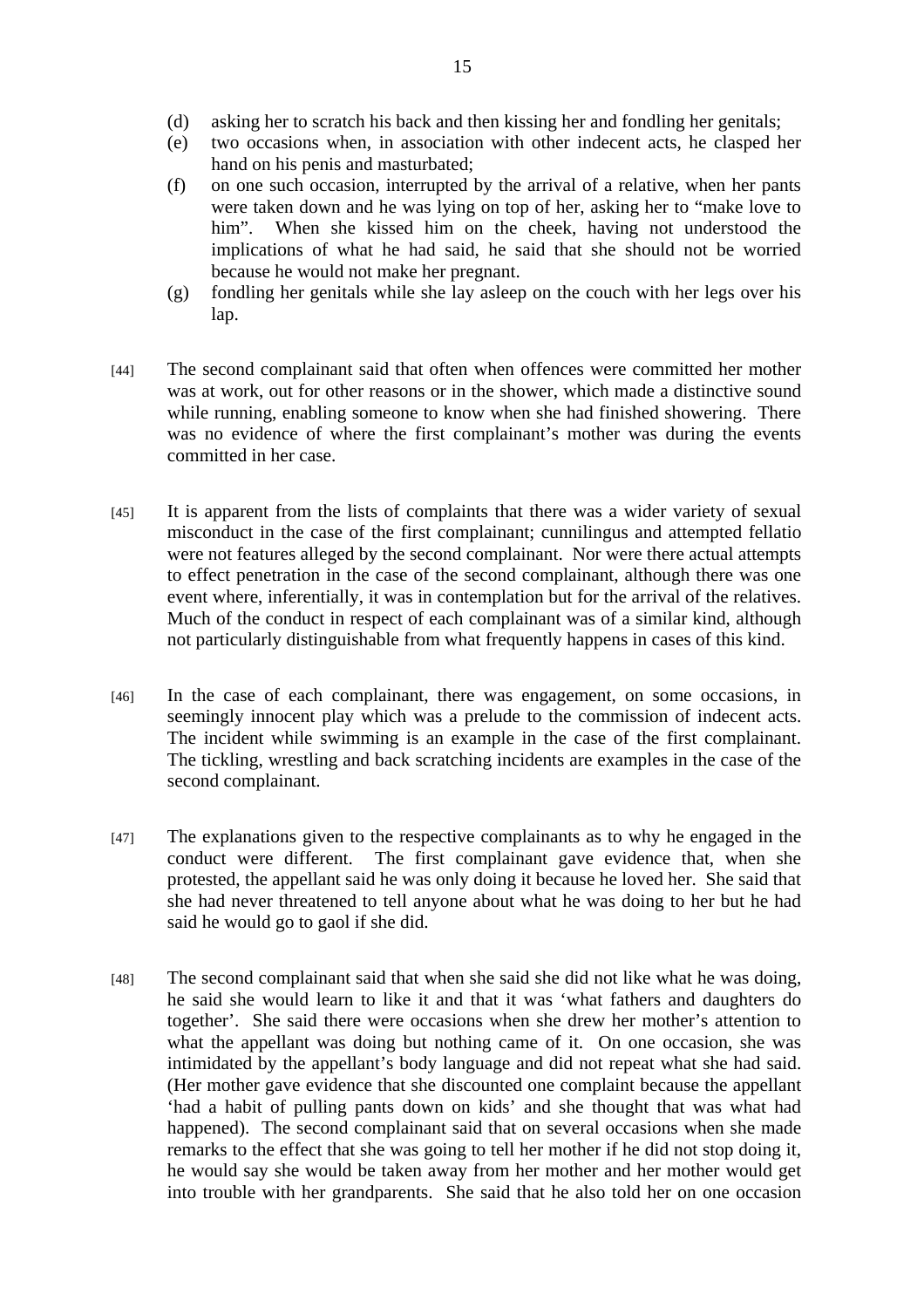that he would buy her a new dog to replace one that had died if she did not resist what he was doing.

- [49] The explanations for his conduct and what he said about the consequences of complaining are different in each case. However, as things stood, by the time he was allegedly engaging in the conduct with the second complainant, the explanation he gave to her was historic fact. Further, while the transcript is not always a certain guide, it suggests that the second complainant was always more overtly resistant to his conduct, although, plainly, neither wanted him to continue to engage in it.
- [50] While it may be arguable that the reasons given by the learned trial judge for admitting the evidence are general and generic, I am satisfied that on the basis of the evidence as it stands, the evidence of the second complainant was admissible. The analysis of the acts admittedly committed on the first complainant and alleged by the second complainant shows that they both had common features and differences. It is accepted that it is a matter of impression as to the weight that should be given to the fact that acts common to both complainants are unremarkable; they are the kinds of acts commonly found in such cases. The weight to be given to the fact that the conduct in respect of the first complainant began and ended some years before the acts in respect of the second complainant included some that were different and more serious than were alleged by the second complainant is also a matter for judgment. The relative degrees of defiance or resistance to what was being done is in my view not irrelevant in this connection. Both cases include instances where seemingly innocent play led to indecent assaults being committed.
- [51] In my view, the propensity evidence, looked at in context, is of such a calibre that there is no reasonable view of it other than to support an inference that the accused is guilty of the offences charged against the second complainant. Without the appellant's statement that what he was doing to her was what fathers and daughters did together, the result may have been otherwise. I am satisfied that if the evidence is admitted, the evidence as a whole is reasonably capable of excluding all innocent hypotheses. With regard to discretionary exclusion, I am satisfied there is no reason to exercise the discretion in favour of the appellant on the facts as they stand.
- [52] In the course of the summing up the evidence complained of was left to the jury with notes prepared by the learned trial judge relevantly in the following form:

 $"(9) \dots$ 

- (b) The pleas of guilty to the charges involving (the first complainant) are not necessarily proof of these charges, counts 18 to 24.
- (c) Be careful not to assume that (the appellant) would have committed offences against (the second complainant) because of a tendency to do that.
- (d) Are there substantial similarities between (the first complainant's) and (the second complainant's) accounts of his conduct? If so, his previous conduct can be taken into account in assessing (the second complainant's) evidence. If not, put his previous conduct to one side."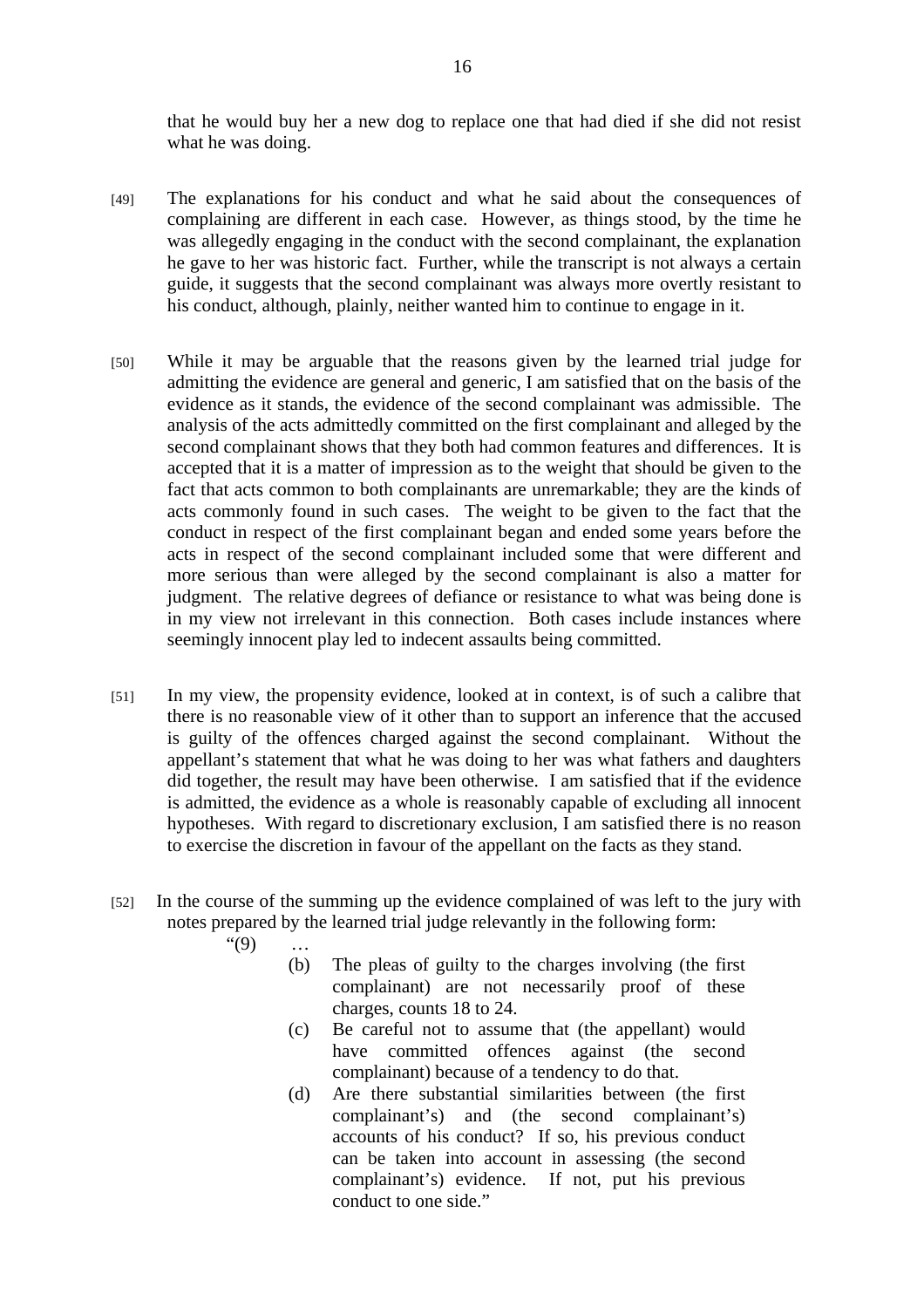[53] These were supplemented by the oral directions in the following passages: "What the law does allow you to do is to look at his earlier conduct with regard to (as first complainant) and say to yourselves, are there substantial similarities between what happened with (the first complainant) and what (the second complainant) says happened. And if you think there are substantial similarities, that is you can use that to see whether or not you accept what (the second complainant) says about it. Do you understand that?

> As I have put it in my note D on 2, if there are substantial similarities, his previous conduct in that respect can be taken into account in assessing (the second complainant's) evidence. In other words, if you believe her or not. Now, if you don't think they are substantial the way the Prosecutor said they were, you should put his previous conduct to one side. Because you must not convict a man because of some perceived tendency to do certain things.

> Now, so you can see there is a close link between the right way to look at (the second complainant's) evidence that he did lots of similar things over years, which aren't charged, and what you know happened to (the first complainant) at his hands. In short, you have to be pretty careful about it."

- [54] While it is not a ground of appeal, I should comment on one thing. In some circumstances, a direction of this kind of brevity might raise questions whether it sufficiently analysed the issues concerning the similar fact evidence for the assistance of the jury. However, I am not persuaded that that criticism is applicable in this case. The trial was short; the evidence was all but completed in one day. The Crown Prosecutor's address, by inference from what the learned trial judge said in the middle paragraph quoted in paragraph [53], had included analysis of the similarities relied on. The address would have been fresh in their minds, having been heard by them only about two hours before. In the circumstances, I am not persuaded that the summing up was inadequate.
- [55] I would dismiss the appeal against conviction and refuse the application for leave to appeal against sentence.
- [56] **CHESTERMAN J:** On 17 August 2004 the appellant was arraigned on an indictment charging him with 24 offences of a sexual nature. He pleaded guilty to the first 17 counts which were of sexual misconduct against K, between 1970 and 1980, when K was a girl under the age of 14. The counts comprised ten of indecently dealing with a girl under the age of 14, one of assault occasioning bodily harm and six of attempted rape. The appellant pleaded not guilty to the remaining seven counts, each of indecently dealing with B, also a girl under the age of 14, between 31 December 1982 and 24 May 1988. After a two day trial the appellant was convicted on the seven counts.
- [57] At the conclusion of the trial the appellant was sentenced on all counts. With respect to the 17 counts against K he was sentenced to two years' imprisonment for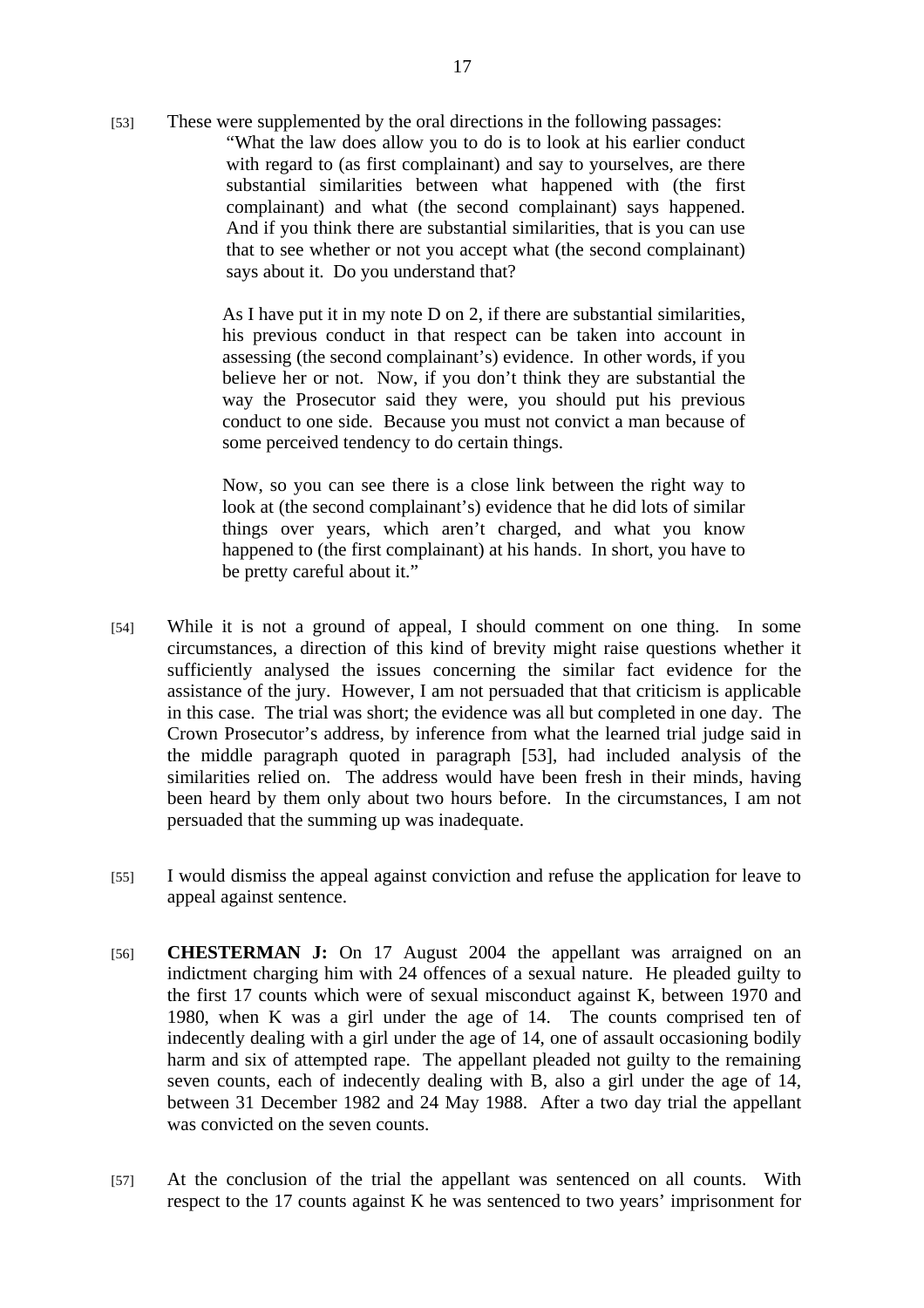each of the offences of indecent dealing and six months' imprisonment for the assault. He was sentenced to five years' imprisonment for three of the offences of attempted rape and six years' imprisonment for each of the other three. All these sentences were to be served concurrently. On each of counts 18 to 24 he was sentenced to a term of two years' imprisonment, to be served concurrently, but cumulatively on the sentences imposed in respect of counts 1 to 17.

[58] K was called as a witness to testify to the appellant's acts which constituted the first 17 offences described in the indictment. These acts were said to be similar to those alleged against the appellant by B. The appellant had objected to the admissibility of her evidence and sought a ruling, pursuant to s 590AA of the *Criminal Code* 1899 (Qld), prior to the commencement of the trial, whether it was admissible. The trial judge, who heard the application on the day before the trial started, ruled that the evidence was admissible. The trial judge then knew that the appellant intended to plead guilty to counts 1 to 17, and that the appellant would not challenge the veracity of the evidence, if it was admitted. The ruling and the subsequent reception of the evidence are the subject of an appeal against conviction. To understand the argument, and the ruling, it is necessary to rehearse the evidence.

## **The Evidence**

- [59] K was born on 6 April 1966. She became the appellant's stepdaughter when her mother married the appellant in about 1969. She was about four years of age when the appellant first indecently dealt with her. She was 13 or 14 at the time of the last offence upon her, an attempted rape. K's evidence was that the appellant began to fondle her when she was about four years old and thereafter he did so very frequently, several times a week. The specific occasions that K could remember were the subject of the various counts.
- [60] On the first occasion he took her into a shed near where they lived. He took down her pants and laid her on the floor. He took his penis from his shorts and rubbed it against her pubic area. The next occasion was when she was about a year older. Her mother and stepfather had visited friends who lived on the bank of a canal at the Gold Coast. K and some other children swam in the canal. The appellant joined them. He pulled K onto his lap which was below the surface of the water. He put his hands inside her bathing costume and fondled her about the vulva.
- [61] She described many occasions when the appellant touched and fondled her between the legs. He would touch her chest, lick her nipples, expose his penis and masturbate, putting K's hand under his for the purpose. He also attempted intercourse 'on many occasions'. On numerous other occasions he performed acts of cunnilingus. She complained about his behaviour and told him she did not want him to persist. Sometimes she cried and begged him to stop. He refused, explaining that 'I'm only doing it because I love you.'
- [62] On two occasions when the appellant and his family lived at Hervey Bay and K was at home alone with the appellant, he took off her clothes and had her lie on a lounge. He had an electric vibrating massager which he inserted into K's vagina. She found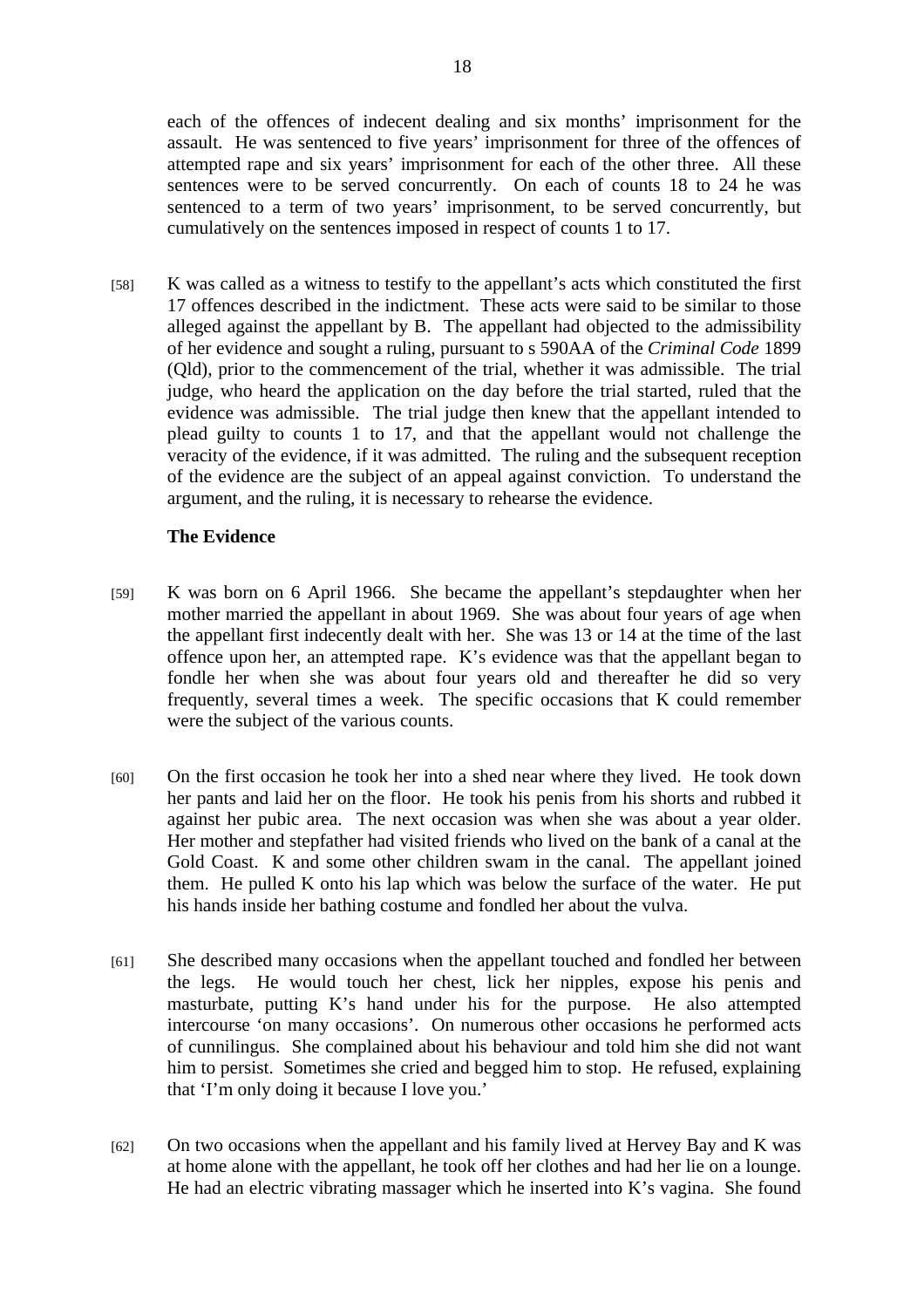the episodes distressing and implored him to stop. He refused, telling her to relax and assured her that she would 'enjoy it'.

- [63] K recalled events which occurred when the family moved to Brisbane and her mother was working, which she did at night. Once the appellant took K out of her bed and into his bedroom. He undressed her and himself. He lubricated his penis with oil, lay on top of K and attempted penetration. K could recall two similar incidents at the same address. These attempted rapes were preceded by touching, fondling and kissing, which can only be described as gross indecency given K's age. She described the acts with some specificity though, as far as one can tell from the transcript, unemotionally.
- [64] After about four and a half years of marriage the appellant and K's mother separated. The appellant continued to see K and his own natural daughter, K's half sister. The appellant lived in a duplex where the girls visited him on weekends. On two occasions the appellant took K to his bedroom, undressed her, attempted intercourse and performed acts of oral sex. On another occasion the appellant committed an act of cunnilingus on K and had her commit an act of fellatio on him.
- [65] When K asked why he did these things to her the appellant said, 'Because I love you and you can't tell anyone or I'll go to gaol.'
- [66] The count of assault occasioning bodily harm had its origin in the appellant's manner of chastising K. He inflicted corporal punishment by means which were clearly meant to excite the appellant rather than to correct the child.
- [67] The appellant subsequently remarried. His second union brought him another stepdaughter, B, who was the complainant in each of the offences which comprise counts 18 to 24 in the indictment. In 1986 the appellant adopted her as his own daughter. The offences were alleged to have been committed between 31 December 1982 and 24 May 1988. The complainant was four years of age at the time of the first alleged offence and ten at the time of the last. They were all of indecent dealing.
- [68] The complainant's evidence about the first offence was that when she was about four she was sitting on the appellant's lap in the lounge of their house at the Gold Coast. The appellant commenced tickling the child's ribs, causing her to laugh uncontrollably. As she did he slipped his right hand beneath her underclothing and inserted fingers into her vagina. She told him to stop because she found his activities unpleasant. She asked him, then or a little later, why he dealt with her in that way. He asked if she 'liked it' and the complainant said no. The appellant replied:

'Well, you'll learn to like it…. This is what fathers and daughters do together.'

[69] The complainant's evidence was that the appellant touched her in the same manner very frequently. She thought that until she was about eight, a period of about four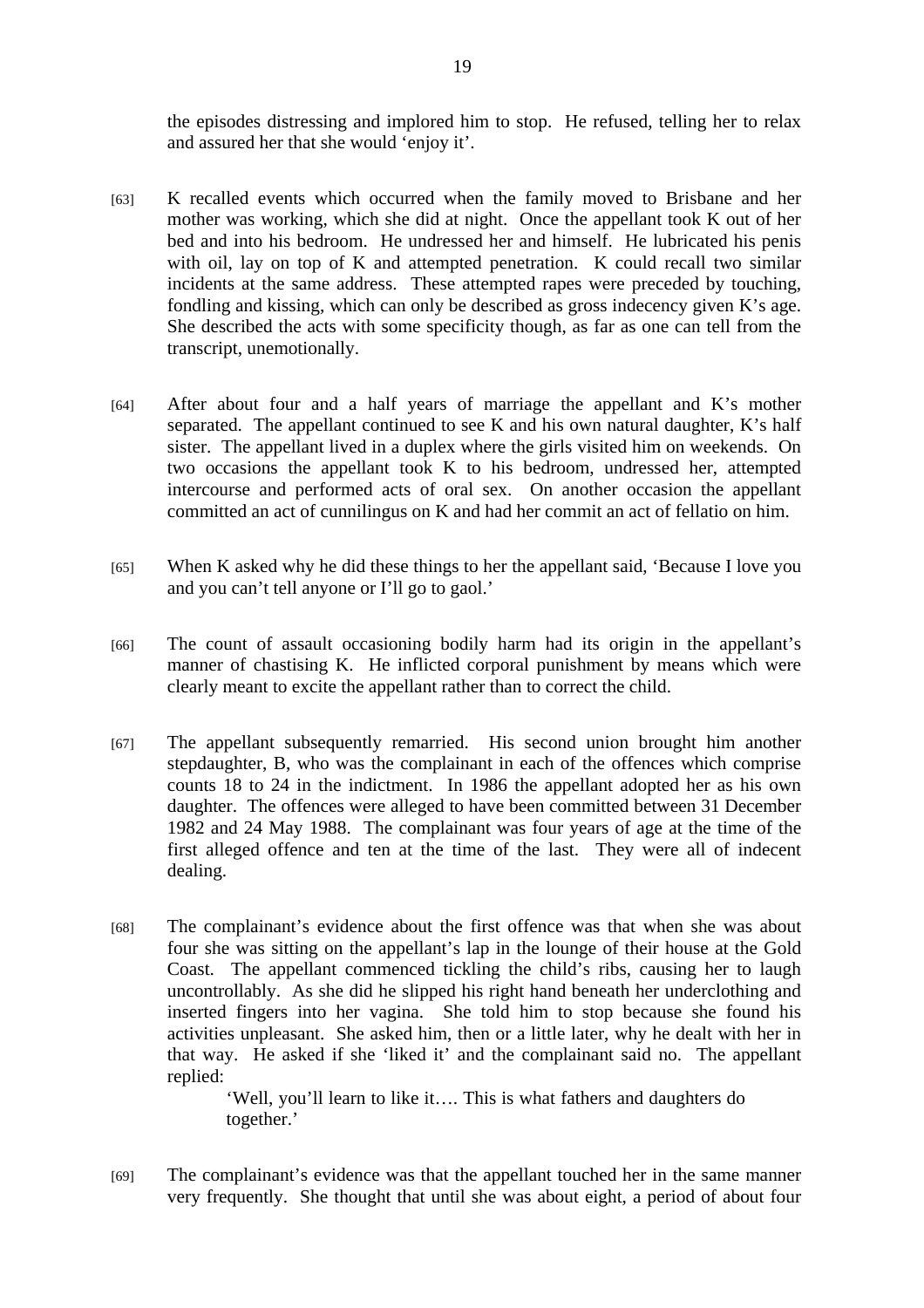years, the appellant would fondle her genital area, sometimes over her pants, sometimes underneath, 'every day or every second day.' The occasions were so many that she could recall distinctly only a few 'because of something different that … happened….' The complainant gave evidence that she would often remark to the appellant that she would tell her mother about his misconduct if he did not stop it. His response was to tell the complainant that she would be 'taken away' from her mother and that her mother would 'get in trouble' with her parents if the complainant revealed what he was doing.

- [70] The complainant gave evidence of a second occasion which she remembered. It occurred at her grandparents' house. She was lying on a double bed watching wrestling on television. The appellant came into the room, lay beside her and started wrestling with her. That itself was not remarkable because it was a form of play between them, but on this occasion the appellant tickled her, making her laugh uncontrollably. He then placed his hand between the complainant's legs and began kissing her. He lay on top of the complainant, then beside her. At this stage he put the child's hand on his penis and had her masturbate him.
- [71] A third occasion involved similar conduct to the first. B was sitting on the edge of her bed wearing only pyjama pants when the appellant entered the room and began tickling her with the usual sequel. She called out to her mother '…he's doing it again'. B's mother came into the room but the complainant, in fear of the appellant, said that nothing had happened and her mother went back to the kitchen.
- [72] The next event, which the complainant described specifically, occurred when she was eight or nine. She was asleep on a couch and woke to find her legs over the appellant's lap and felt him touching her 'around … (the) vagina area….' She pretended to remain asleep until the appellant removed his hand.
- [73] The last episode which the complainant described occurred when she was nine or ten. One day when she returned from school the appellant called her to his bedroom. He asked her to scratch his back and when she did so he turned and kissed her lasciviously before putting his hand onto her vulva. Later in the embrace the appellant grasped the complainant's hand which he placed on his penis and commenced to rub with it, though through his clothing. She pulled away and left the room.
- [74] About two years after the appellant had stopped his offending behaviour, when the complainant was about 12, she told him that she '…would see him in Court one day'. His response was that if she complained about his conduct she would incur her mother's wrath and her mother would in turn be subjected to her parents' anger so the complainant 'better not tell anyone.'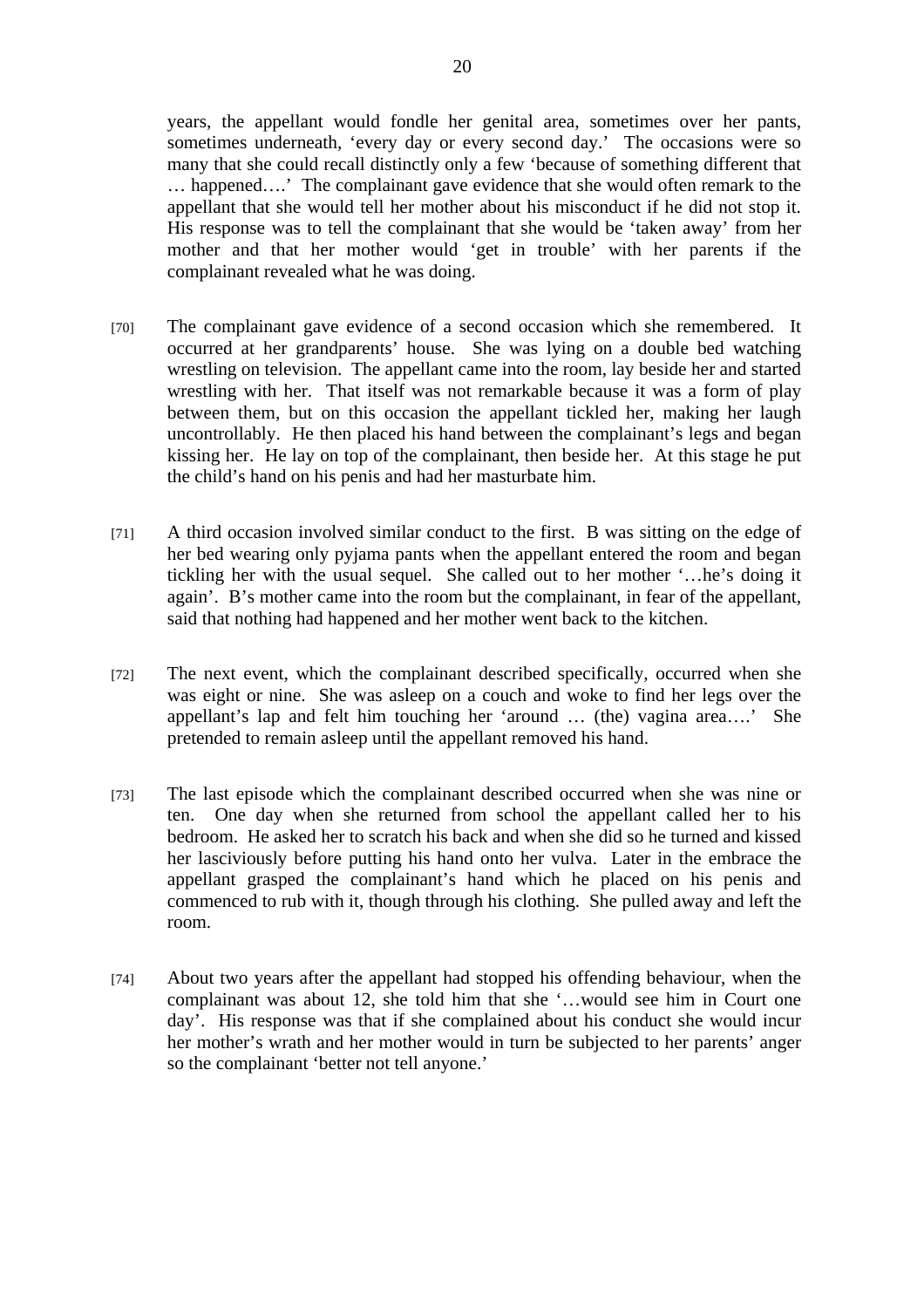#### **The Use of the Evidence**

[75] The trial judge ruled that K's evidence was admissible as similar fact evidence in the prosecution against the appellant on the counts of indecently dealing with B. His Honour said:

> 'It is apparent … that it will be put to [B] that these events did not happen. ... The question is whether or not similar fact evidence is admissible in those circumstances. It is true that there is not a high degree of coincidence … about the exact details of the sexual misconduct in each case. On the other hand … there are many points of similarity. … The important point … is that the relationships were similar even though the exact machinery of the offending may have been ... different .... Here ... (by) the evidence of [K] ... if there's a plea of guilty … the allegations … will be admitted. The question is can that only reasonably be viewed as supporting an inference of guilt with respect to the allegations made by [B]. In my opinion it does.'

- [76] His Honour referred to a number of relevant authorities and quoted from the judgment of Thomas JA in *R v O'Keefe* [2000] 1 Qd R 564 at 573. His Honour pointed out, correctly, that a striking similarity between the evidence sought to be admitted and the evidence of the complainant was not essential to admissibility.
- [77] Following the ruling K gave evidence, which I have already summarised. There was no challenge to any part of her depiction of the appellant's conduct towards her. It is important to note the trial judge's charge to the jury on the use they could make of the evidence. His Honour gave a written synopsis of his summing up. Relevantly that read:
	- $(9)$  (a) …
		- (b) The pleas of guilty to the charges involving [K] are not necessarily proof of these charges, counts 18 to 24.
		- (c) Be careful not to assume that [the appellant] would have committed offences against [B], because of a tendency to do that.
		- (d) Are there substantial similarities between [K] and [B]'s accounts of his conduct? If so, his previous conduct can be taken into account in assessing [B]'s evidence. If not, put his previous conduct to one side.'

[78] In his address to the jury the trial judge said:

'Now, that's why my note (9)(b) says, "The pleas of guilty to the charges involving [K] are not necessarily proof of these charges." … [T]he law has always set it's (sic) face against making assumptions… [t]hat because a man does the wrong thing on one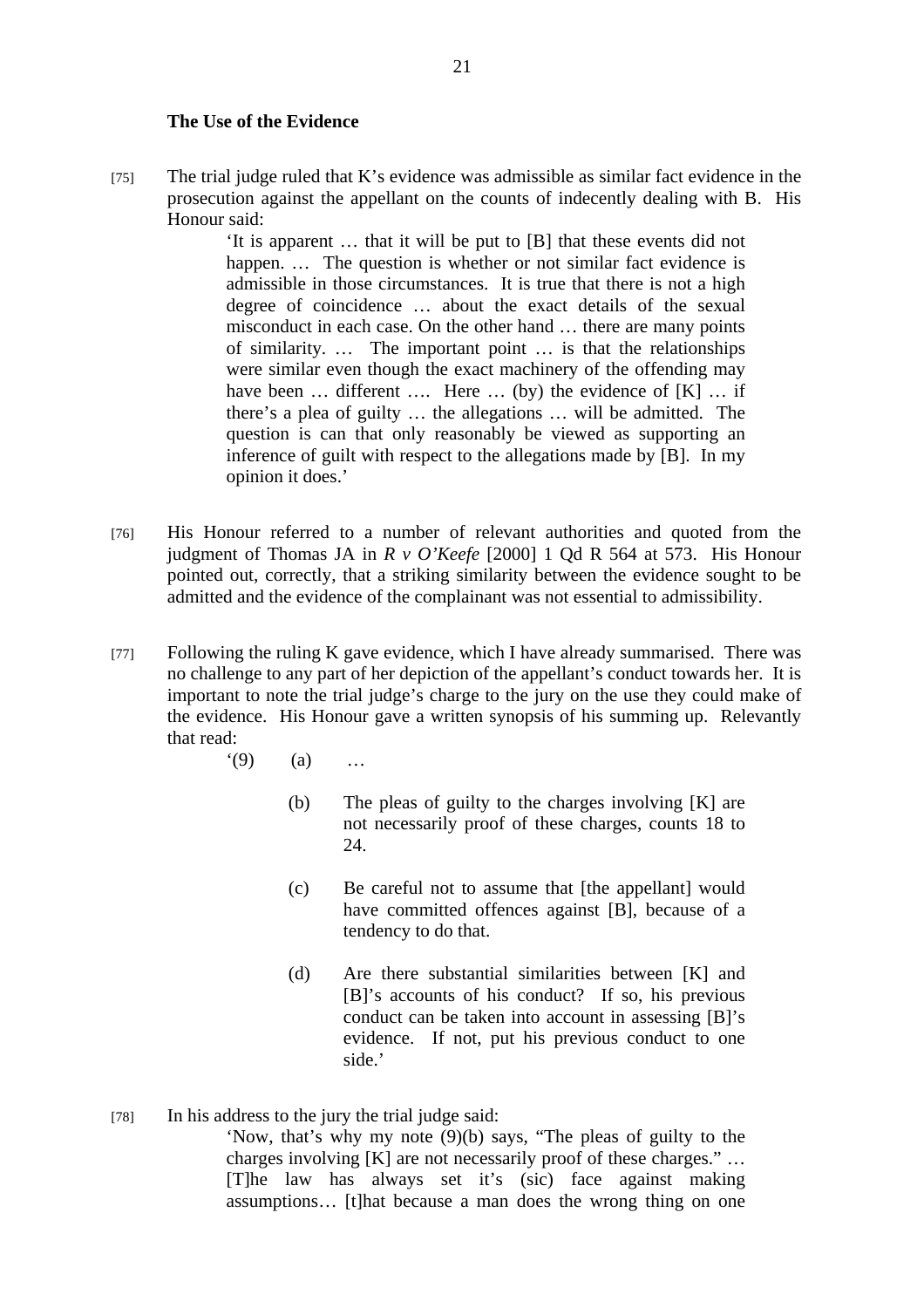occasion, we can readily assume he's done the wrong thing on a second occasion, because that's felt to be a very dangerous course which can lead to injustice. ... [B]e careful not to assume that [the appellant] would have committed offences against [B] just because his convictions with respect of [K] might show a tendency to do that. You must not use that sort of reasoning at all. The Law does not allow it. It may well be wrong and it would certainly be unjust to do it.

What the law does allow you to do is to look at his earlier conduct with regard to [K] and say to yourselves, are there substantial similarities between what happened with [K] and what [B] says happened. (sic) And if you think there are substantial similarities, that is you can use that to see whether or not you accept what [B] says about it. … [I]f there are substantial similarities, his previous conduct in that respect can be taken into account in assessing [B]'s evidence. In other words, if you believe her or not. Now, if you don't think they are substantial … you should put his previous conduct to one side. Because you must not convict … because of some perceived tendency to do certain things.'

- [79] This direction amounted to an instruction that the jury should not use K's evidence to conclude that the appellant had a propensity, or tendency, to molest his stepdaughters, but if they thought that there were substantial similarities between K's unchallenged evidence and B's evidence they could more readily believe B's account. This, in essence, was a direction that the jury could regard K's evidence as corroborating the complainant's, if the jury thought there were substantial similarities between the two witnesses' accounts of the appellant's molestation.
- [80] It is to be noted that the trial judge did not essay any analysis of the similarities or dissimilarities between the conduct described by each woman. Nor did his Honour draw attention to what he had thought was significant in terms of similarity when determining the evidence to be admissible.
- [81] The similarities which counsel for the respondent identified on the appeal were that: (a) Both complainants were female.
	- (b) Both complainants were about four years of age when the appellant's molestation began.
	- (c) Both complainants were the appellant's stepdaughters.
	- (d) The appellant threatened both complainants 'with a spectre of adverse consequences to the family if his conduct was disclosed'.
	- (e) In each case the offending was regular and protracted.
	- (f) The conduct was similar in that both were fondled in the genital area; both were kissed by the appellant who inserted his tongue into their mouths and both were encouraged to masturbate the appellant.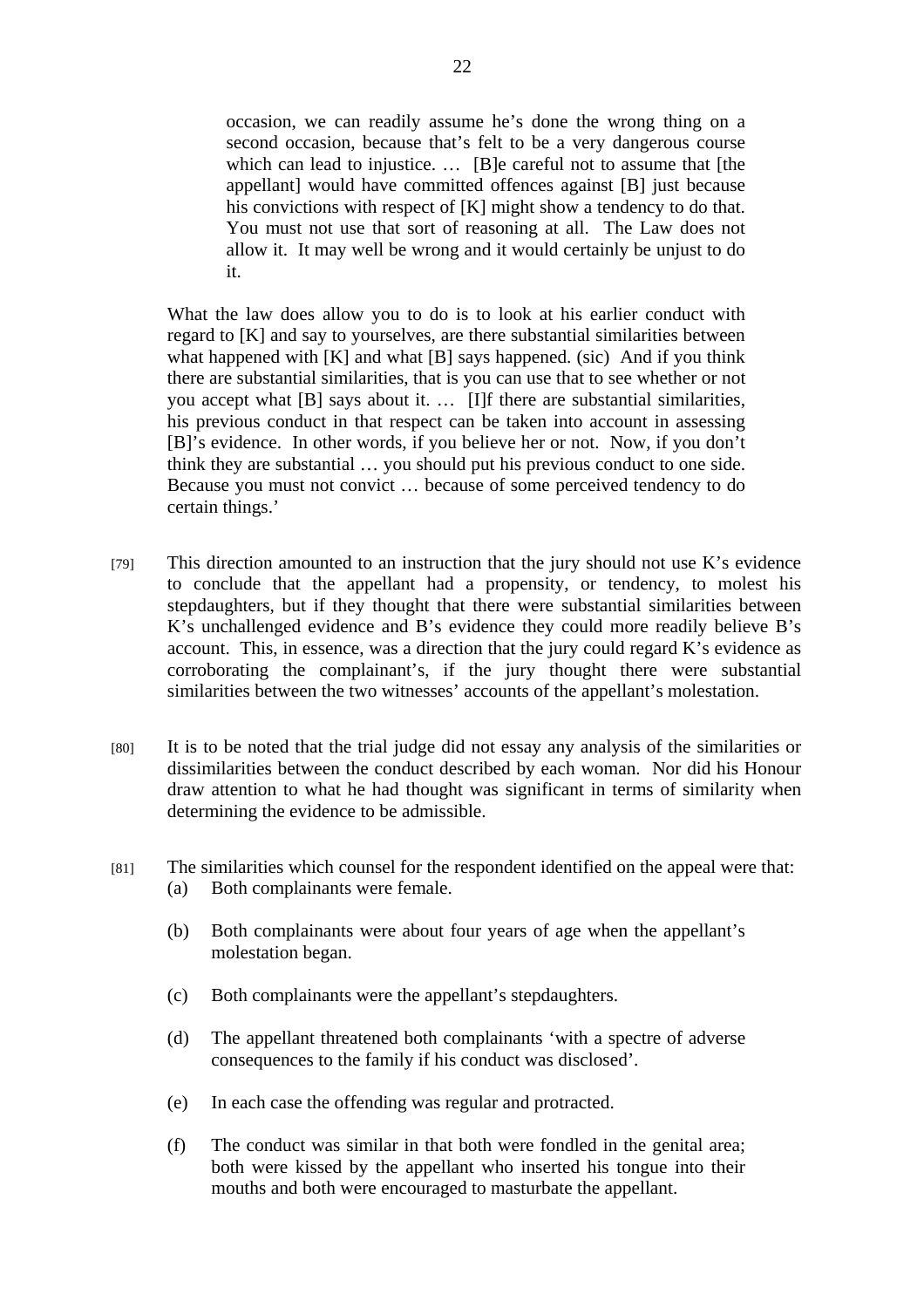- (g) The appellant rationalised his conduct to each complainant on the basis that he was acting in their best interests.
- [82] This categorisation of the evidence glosses over some substantial divergences in it. The appellant gave as his motivation for his conduct towards K the fact that he entertained a genuine passion for her. His express motivation for molesting the complainant was callously impersonal. The differences cannot be assimilated by describing both explanations as a 'rationalisation that the appellant was acting in the girls' best interests'. The nature of the threats given to discourage the complaint were also dissimilar in content and effect.
- [83] Nor is it realistic to describe the course of offending and the nature of the conduct as substantially similar. If one must scrutinise the acts with particularity it is evident that the appellant's assault on K, and his attempts at rape, have no parallel in his dealings with B. Of course there are similarities in some of the acts of indecency. These are inevitable in the commission of offences of that type. Given the distribution of erogenous zones in the human body, and the organs available for arousal and satisfaction, there is necessarily invariability in the behaviour of offenders who seek gratification from children. Indeed one is compelled to agree with the author of Ecclesiastes, not only that all is vain, but also that nothing is new. This observation necessarily depreciates the significance of similarities in acts said to constitute indecent dealing. Even so, there are differences in kind and degree between the appellant's dealings with K and those concerning B. The former were more aggressive and intrusive. It is not necessary to dwell on the particulars. The differences are apparent from the summary of the evidence.
- [84] The points of 'substantial' or 'striking' similarity come down to the facts that:
	- both complainants were young girls
	- who were the appellant's stepdaughters.

#### **The Cases**

[85] A convenient starting point for a consideration of the law relating to the admissibility of similar fact evidence is *Hoch v The Queen* (1988) 165 CLR 292 in which Mason CJ, Wilson and Gaudron JJ said (at 294):

> 'The basis for the admission of similar fact evidence lies in its possessing a particular probative value or cogency by reason that it reveals a pattern of activity such that, if accepted, it bears no reasonable explanation other than the inculpation of the accused person in the offence charged….'

[86] At 296 their Honours said:

'In *Sutton* ((1984) 152 CLR 528 at 564) Dawson J expressed the view, with which we agree, that to determine the admissibility of similar fact evidence the trial judge must apply the same test as a jury must apply in dealing with circumstantial evidence and ask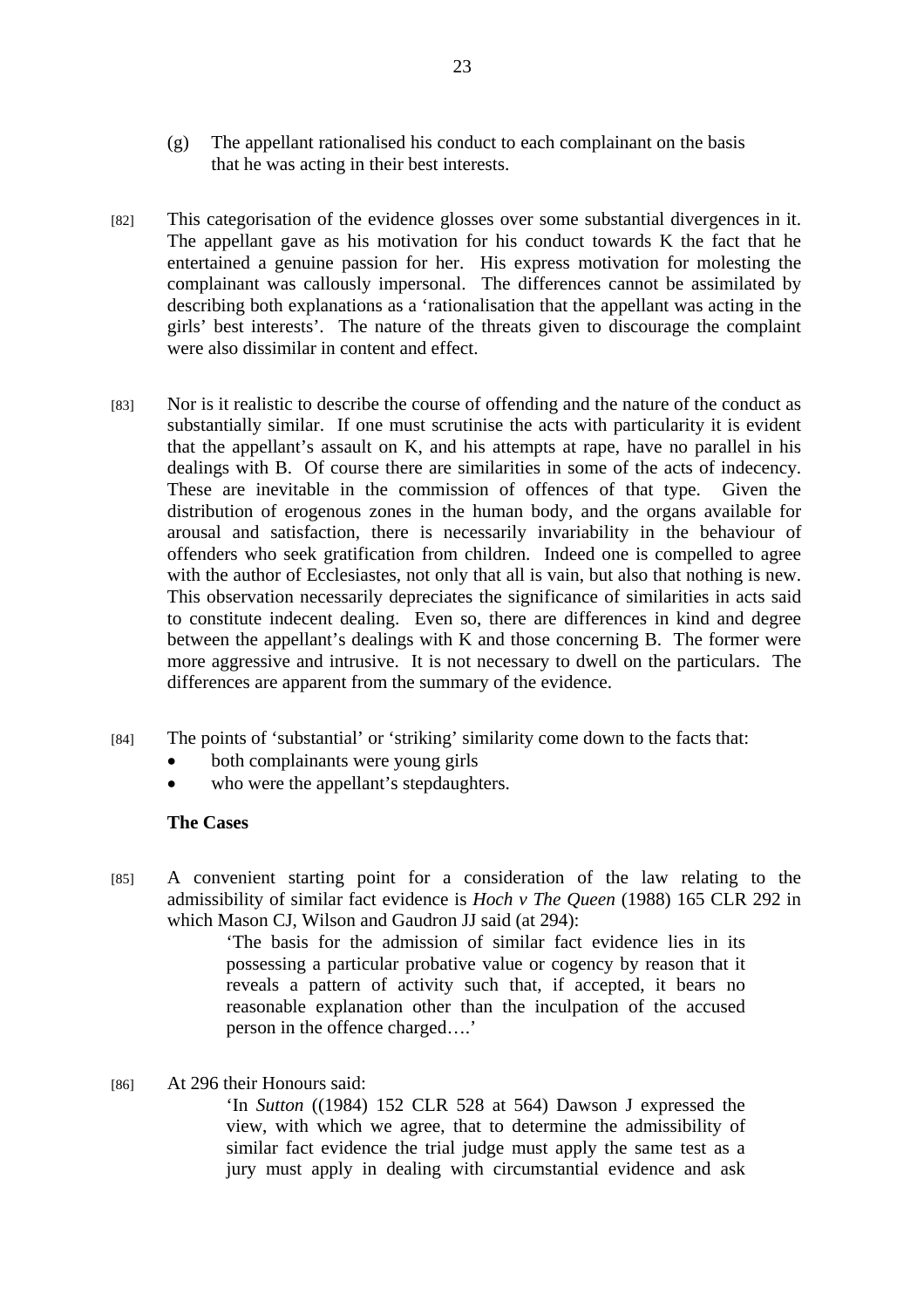whether there is a rational view of the evidence that is inconsistent with the guilt of the accused.'

 $[87]$  Brennan and Dawson JJ said (at 301):

'The rule which excludes similar fact evidence rests upon the view taken by the law that the mere proof of the commission of offences other than the offence with which an accused is charged does nothing more than establish criminal propensity …. Evidence of criminal propensity – a disposition to commit crime – is prejudicial … for it may be wrongly used as sufficient by itself to show that the offence charged was actually committed. But if the evidence, although of propensity, points in some other way to the commission of the offence charged, it may be admitted provided that the additional probative value is sufficient to outweigh … the … prejudice.'

[88] Two cases in the House of Lords appear to have had some influence in the High Court's analysis of the basis of, and test for, admitting similar fact evidence. In *R v Boardman* [1975] AC 421 Lord Hailsham said (at 452):

> 'The truth is that a mere succession of facts is not normally enough … whether the cases are many or limited to two … There must be something more than mere repetition. What there must be is variously described as "underlying unity" …, "system" …, "nexus", "unity of intent, project, campaign or adventure" …, "part of the same criminal conduct", "striking resemblance" …. These are all highly analogical not to say metaphorical expressions and should not be applied pedantically. It is true that the doctrine "must be applied with great caution" .... The test is ... whether there is "... such an underlying unity between the offences as to make coincidence an affront to common sense" ….'

[89] Lord Salmon said (at 462):

'The test must be: is the evidence capable of tending to persuade a reasonable jury of the accused's guilt on some ground other than his bad character and disposition to commit the sort of crime with which he is charged?'

[90] The second case is *Director of Public Prosecutions v P* [1991] 2 AC 447 in which Lord Mackay, having discussed the speeches in *Boardman*, said (at 460):

> 'From all that was said … I would deduce the essential feature of evidence which is to be admitted is that its probative force in support of the allegation that an accused person committed a crime is sufficiently great to make it just to admit the evidence, notwithstanding that it is prejudicial to the accused in tending to show that he was guilty of another crime. Such probative force may be derived from striking similarities in the evidence about the manner in which the crime was committed .... But restricting the circumstances in which there is sufficient probative force to overcome prejudice … to cases in which there is some striking similarity … is to restrict the operation of the principle … which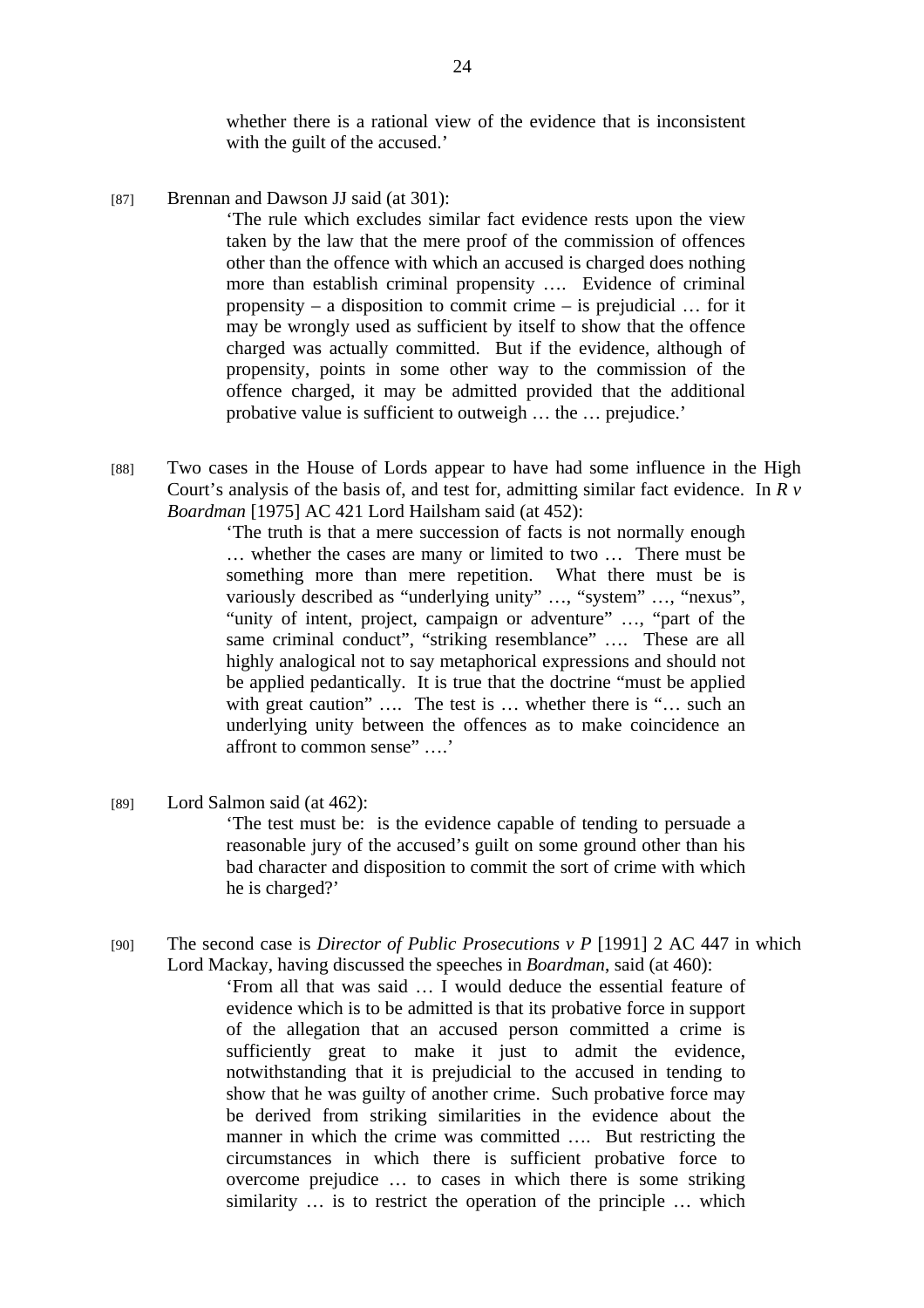gives too much effect to a particular manner of stating it, and is not justified in principle.'

[91] In formulating the principle for determining the admissibility of similar fact evidence Lord Mackay said (at 462):

> '… [T]he judge must first decide whether there is material upon which the jury would be entitled to conclude that the evidence of one victim, about what occurred to that victim, is so related to the evidence given by another victim, about what happened to that other victim, that the evidence of the first victim provides strong enough support for the evidence of the second victim to make it just to admit it notwithstanding the prejudicial effect …. This relationship, from which support is derived, may take many forms and while these forms may include "striking similarity" in the manner in which the crime is committed, consisting of unusual characteristics in its execution the necessary relationship is by no means confined to such circumstances. Relationships in time and circumstances other than these may well be important relationships in this connection.'

[92] The High Court again considered the applicable principles in *Pfennig v The Queen* (1995) 182 CLR 461. Mason CJ, Deane and Dawson JJ said (at 481; 482-483; 484; 485):

> '… [I]n *Hoch* … their Honours stated that the basis for the admission of similar fact evidence lies in its possessing a particular probative value or cogency such that, if accepted, it bears no reasonable explanation other than the inculpation of the accused in the offence charged. In other words, for propensity or similar fact evidence to be admissible, the objective improbability of its having some innocent explanation is such that there is no reasonable view of it other than as supporting an inference that the accused is guilty of the offence charged.

…

Because propensity evidence is a special class of circumstantial evidence, its probative force is to be gauged in the light of its character as such. But because it has a prejudicial capacity of a high order, the trial judge must apply the same test as a jury must apply in dealing with circumstantial evidence and ask whether there is a rational view of the evidence that is consistent with the innocence of the accused.

…

Thus, evidence of mere propensity, like evidence of a general criminal disposition having no identifiable hallmark, lacks cogency yet is prejudicial. On the other hand, evidence of a particular distinctive propensity demonstrated by acts constituting particular manifestations or exemplifications of it will have greater cogency, so long as it has some specific connection with or relation to the issues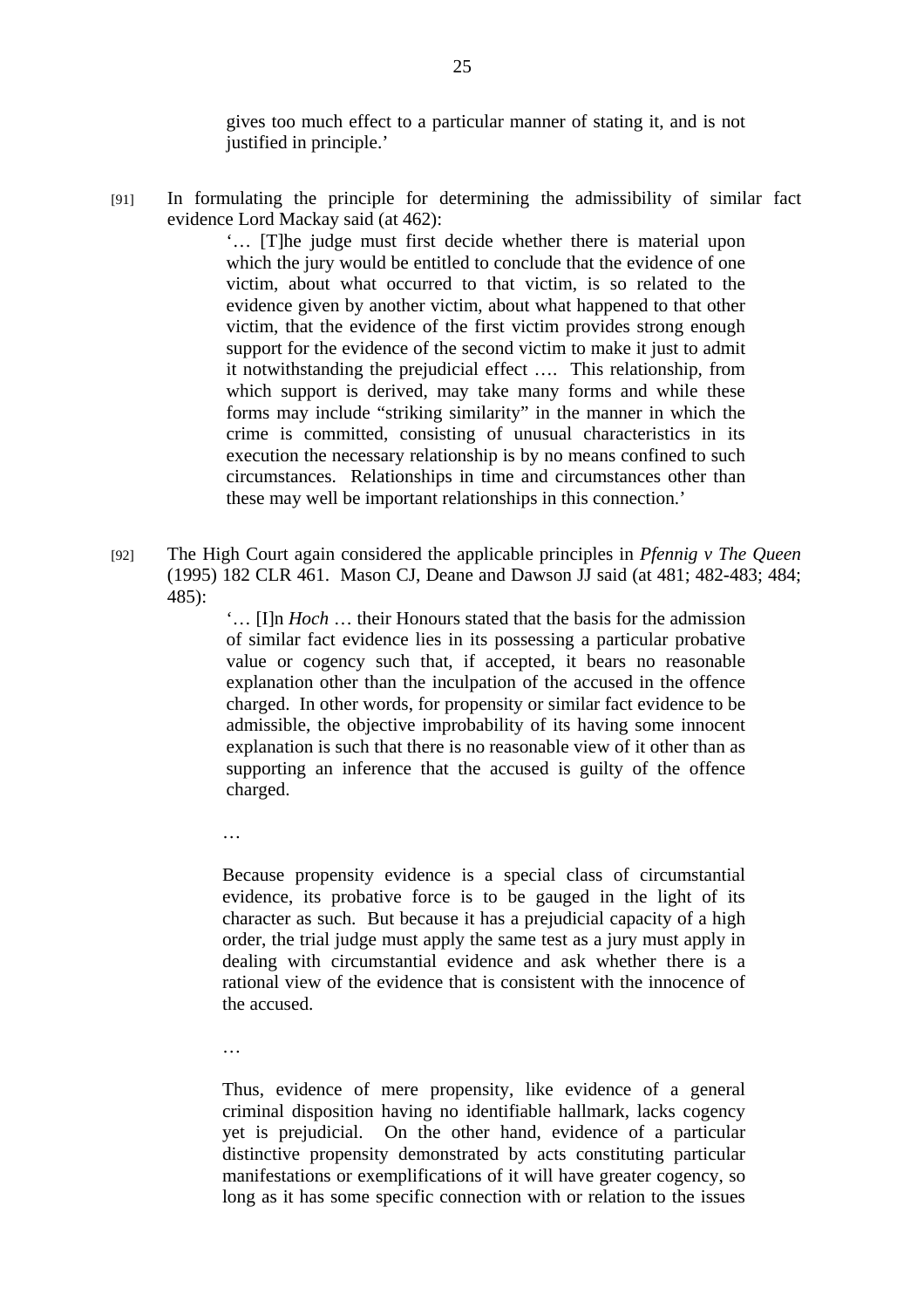for decision in the subject case. That evidence, as has been said, will be admissible only if its probative value exceeds its prejudicial effect. But that statement … is of little assistance unless it is understood that the evidence sought to be admitted is circumstantial and as such raises the objective improbability of some event having occurred other than that asserted by the prosecution; in other words, that there is no reasonable view of the evidence consistent with the innocence of the accused.

… Striking similarity, underlying unity and other like descriptions of similar facts are not essential to the admission of such evidence, though usually the evidence will lack the requisite probative force if the evidence does not possess such characteristics.

… [T]he evidence of bad disposition should also have some "specific connection" with the commission of the offence alleged. That is because, as a matter of policy, the courts have taken the view that propensity evidence, if it does no more, is likely to have a very prejudicial effect and should not be received unless its probative force exceeds that prejudicial effect. So the evidence of propensity needs to have a specific connection with the commission of the offence charged….'

[93] Some of the expressions of principle in *Pfennig* were thought by this court to sit unhappily with each other. In *O'Keefe* Thomas JA (at 573) attempted a synthesis and concluded in a passage which has since been regarded as authoritative:

> '… the only sensible resolution of these passages requires the trial judge to address two questions:

- (a) Is the propensity evidence of such calibre that there is no reasonable view of it other than as supporting an inference that the accused is guilty of the offence charged? …
- (b) If the propensity evidence is admitted, is the evidence as a whole reasonably capable of excluding all innocent hypotheses? … If the judge thought that the evidence as a whole was not reasonably capable of excluding the possibility that the accused is innocent, then the accused should not be exposed to the possible risk of mis-trial by a jury that might give undue prejudicial weight to propensity evidence. The exercise is to be undertaken with special care because of the potential danger of misuse of such evidence by the jury.'
- [94] A consideration of these passages suggests that the following points are relevant to the admissibility of similar fact evidence:
	- It must show more than a disposition in the accused to commit offences of the type with which he is relevantly charged.
	- The persuasiveness of the proof offered by the similar fact evidence must exceed the prejudice an accused would suffer by having the jury told of his propensity to commit crimes of the type in question.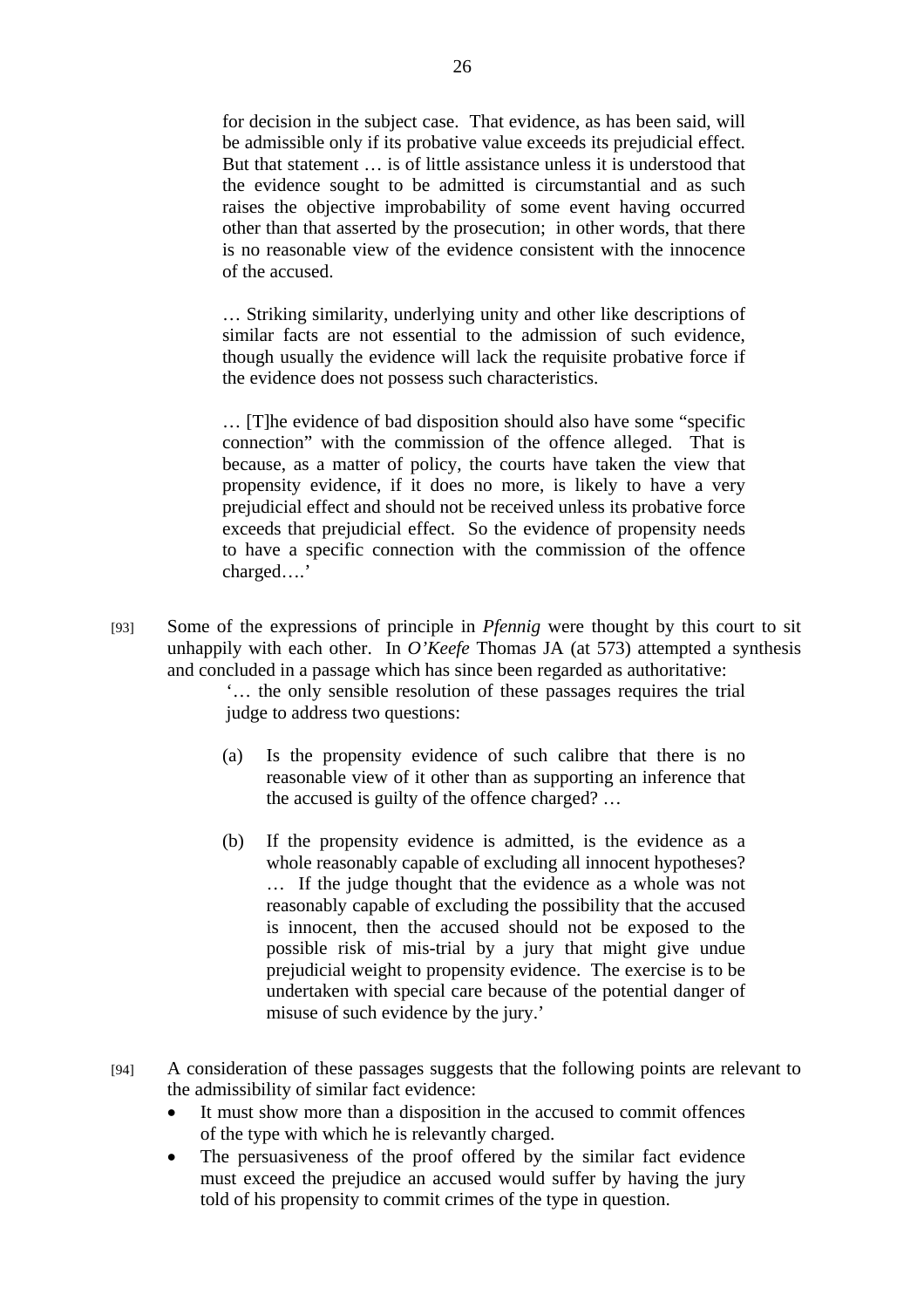- The evidence must be cogent in the sense that the similar fact evidence is so related to other evidence tendered against the accused whether by time, circumstance or mode of commission, that it would be an affront to common sense to regard the occurrence as coincidental.
- Some striking similarity, or underlying unity, between the similar fact evidence and the evidence otherwise admissible against the accused will ordinarily be present, but such features are not necessary for its admission. However its absence will usually deprive the similar facts of cogency of proof of the offences charged.
- The circumstantial evidence constituted by the similar facts must have no reasonable explanation other than as supporting an inference that the accused is guilty. If there is a rational view of the evidence which is consistent with innocence, the evidence may not be admitted.

### **Analysis**

- [95] The test applied by the trial judge for determining that K's evidence was admissible does not accord with any of the expressions of principle I have extracted from the authorities. His Honour thought that if there were 'substantial' similarities between the evidence of the two women, then K's account of the appellant's conduct towards her could be used by the jury to bolster their confidence in the veracity of B's testimony. This is wrong on two counts:
	- (1) The cases provide no warranty for the substitution of 'substantial' for 'striking' when determining whether the character of the similar fact evidence is such as to make it admissible. The cases of *P* and *Pfennig* removed the requirement that there be striking similarity, or pattern, or unity of conduct before such evidence can be admitted, but the cases do not substitute some lesser description, such as substantial similarity, as the test of admissibility. The test is whether the evidence has some cogent relationship with the other evidence so as to necessarily support an inference that the accused committed the offence. The evidence must be inconsistent with innocence.
	- (2) Nowhere do the cases suggest that the function of similar fact evidence is to enhance the credibility of a complainant. Logically it could not do so except by showing a propensity for indecently dealing with young girls. This use of similar fact evidence is forbidden. The jury was therefore invited to misuse the evidence.
- [96] It is apparent that the trial judge applied the wrong test. If the right test be applied, was K's evidence admissible against the appellant on the charges that he indecently dealt with B? It should be observed that *Pfennig* was a case based entirely on circumstantial evidence, as was *O'Keefe*. In each the similar facts were one of the circumstances led against the accused to establish his guilt. There is, however, no doubt that similar fact evidence is admissible in cases where there is direct evidence of an accused's guilt. *Hoch*, *Boardman* and *P* were all such cases, as was *R v Sims* [1946] KB 531, a case approved in *Pfennig*. The formulation of the test for admission may owe something to the context from which it came: a circumstantial case. It may be easier to apply in such a case. It is apparent, however, that in all cases the test for admissibility will be whether the circumstance, constituted by the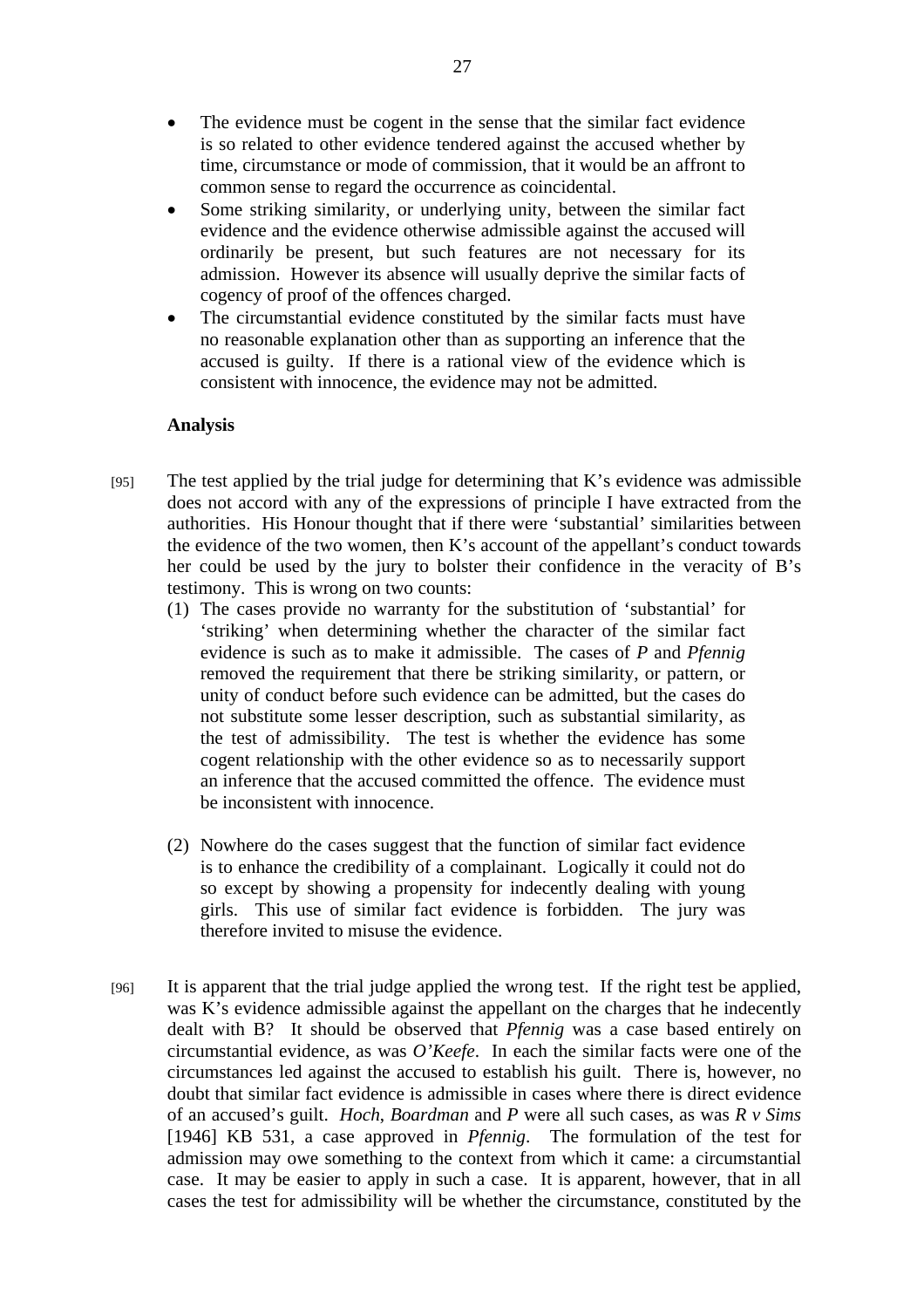similar facts, is reasonably consistent only with the accused's guilt. If it is not, applying *Pfennig*, the evidence will lack the necessary probative force, or cogency, or special relationship, to make it admissible.

- [97] The evidence in question here does not pass this test. The circumstance that the appellant indecently dealt with, and sexually assaulted, K over nine years does not make it objectively improbable that he did not indecently deal with B in a later time span of five years. The similar fact evidence is reasonably consistent with the appellant's innocence on counts 18 to 24. It is not objectively improbable that he molested one girl but not the other. K's evidence is not such that there is no reasonable view of it other than as supporting an inference that the appellant molested B. It might be otherwise if there were in K's evidence striking similarities in the manner in which the offences were said to have been committed, or if there was some system or underlying unity such as to exclude coincidence. The evidence here is not of that kind. I have explained why the individual circumstances of the offences themselves have no distinguishing features. All that is left is that each complainant was the appellant's stepdaughter and formed part of his household. This is, in my opinion, insufficient to establish the requisite cogency or special relationship.
- [98] Although the majority judgment in *Pfennig* appears to have approved of the judgments in *Boardman* and *P*, the expression of the principle for determining admissibility by the High Court differs from that favoured by the House of Lords. If one applies the test as expressed in *Pfennig* to the facts of *Boardman* and *P*, one would doubt that the evidence there in question would be admitted. In both cases, however, the House of Lords held it was admissible.
- [99] Boardman was a boarding school headmaster who was convicted of procuring two of his students to bugger him in the seniors' sitting room. He approached both boys very early in the morning in their dormitory. The episodes concerning each boy were separated by some months. The judges thought the case 'just' satisfied the 'striking similarity' test. I would think that it is only on that basis that the evidence of one boy could be admitted on the trial of Boardman for the offence against the other. Only if the similar fact had that characteristic could it be said to be reasonably consistent only with Boardman's guilt. If there were no distinctive pattern to the offending, as the House of Lords thought there was, his behaviour with one boy would not tend to prove he misbehaved with another.
- [100] The facts in *P* have some similarity to those in this appeal. P was convicted of committing incest on each of his two daughters, and of raping one. All charges were heard together and the evidence relating to each offence was held admissible on the others. The evidence was summarised by Lord Mackay (at 461):

'… [T]he evidence of both girls describes a prolonged course of conduct …. In relation to each of them force was used. There was a general domination of the girls with threats against them unless they observed silence and a domination of the wife which inhibited her intervention. The defendant seemed to have an obsession for keeping the girls to himself, for himself. The younger took on the role of the elder daughter when the elder daughter left home. There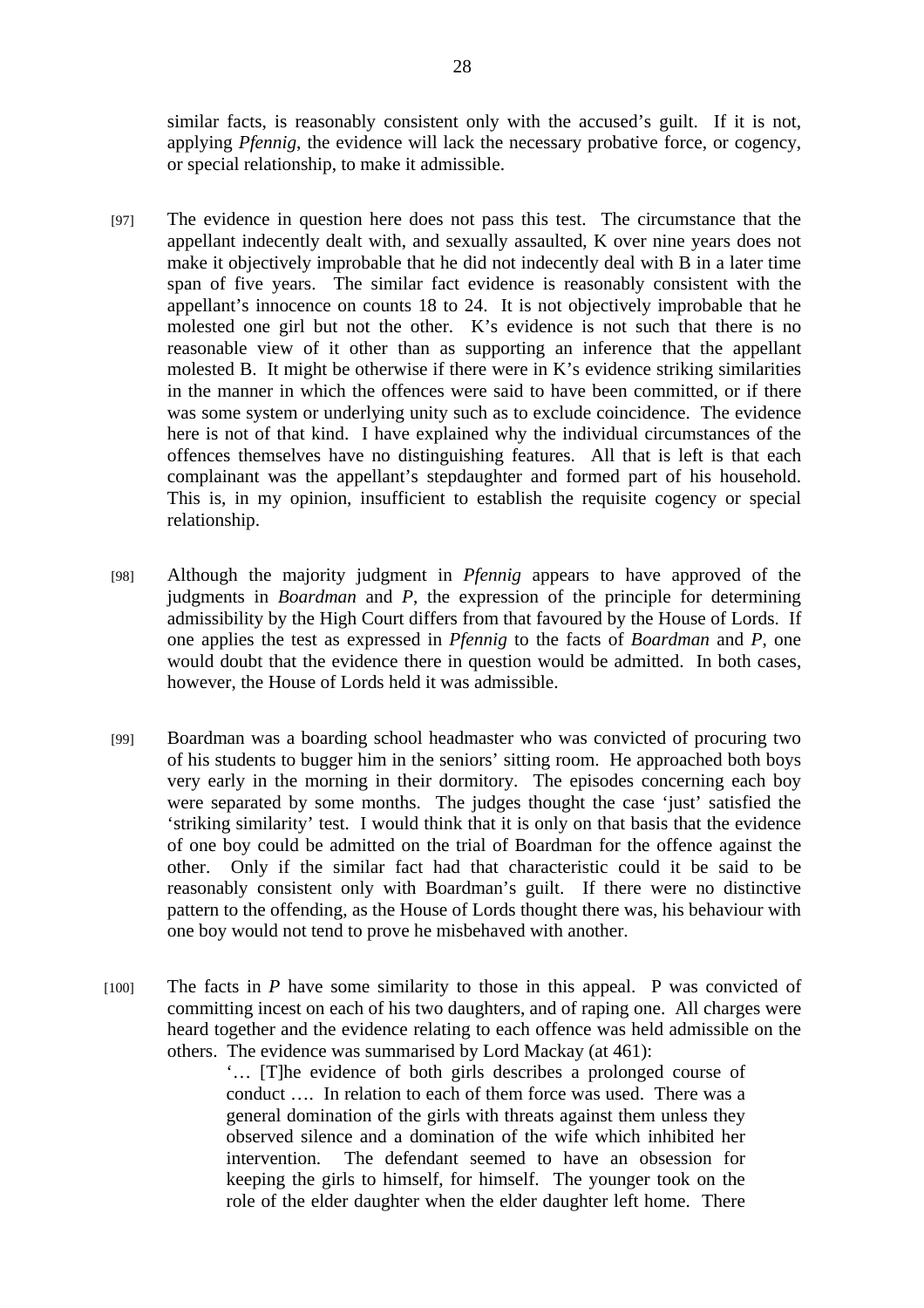was also evidence that the defendant was involved in regard to payment for the abortions in respect of both girls. In my view these circumstances taken together gave strong probative force to the evidence of each of the girls ….'

- [101] It appears it was the degree of similarity between P's treatment of both his daughters, who lived with him at the same time, that gave the evidence of that treatment cogent, probative force. Although the 'striking similarity', or 'pattern', test was discarded, it would seem that it was only that characteristic which gave the evidence its probative force. If one applied the *Pfennig* test: hypothesis inconsistent with innocence, it might well be concluded that the evidence was inadmissible, if it were not for a distinctive pattern of conduct with each daughter.
- [102] These observations may suggest that although 'striking similarity' has been deposed as the determinant of admissibility it will not disappear. As a matter of practicality it may well be that without features of underlying pattern or unity of conduct the evidence will not be inconsistent with innocence, and that the application of the *Pfennig* test in practice will still require an examination of similar fact evidence for the presence of such features.
- [103] I have already indicated that K's evidence should not have been admitted because it lacked the necessary cogency and was not inconsistent with the appellant's innocence. There is, of course, the second aspect of the test for admissibility which has not so far been considered. It is that the similar fact evidence must be of such probative force as to outweigh its prejudice. I have explained why I conclude that the evidence in question had no particular probative value. Indeed it seems to me to prove only a propensity in the appellant to molest young girls in his household. On this basis alone it should have been rejected. The evidence was, however, extremely prejudicial. The jury heard a harrowing tale of sustained advances by the appellant against K over a nine year period. He was violent and importunate. The jury can only have been revolted by what they heard.
- [104] The appellant did not testify but there was evidence which might have led the jury to doubt the veracity of the complainant:
	- (1) Her mother gave evidence of a long-standing animosity between the daughter and the appellant. The complainant said in evidence that she wished to see the appellant in jail.
	- (2) She first complained about his misconduct when she was about 15. The complaint followed close on a fierce argument. B had gone to a night club, despite her age, and come home late, and drunk. The appellant was extremely angry and expressed his feelings publicly. B resented the criticism of her behaviour. In an apparent attempt to deflect the impact of the lateness and circumstances of this complaint the complainant said that she had told her mother, during the course of the abuse, what the appellant was doing. B's mother did not support that testimony. The fact that she took no action at the time suggests there was no earlier complaint.
	- (3) The complainant obtained a substantial amount of money from the appellant, years after he had separated from her mother and when the